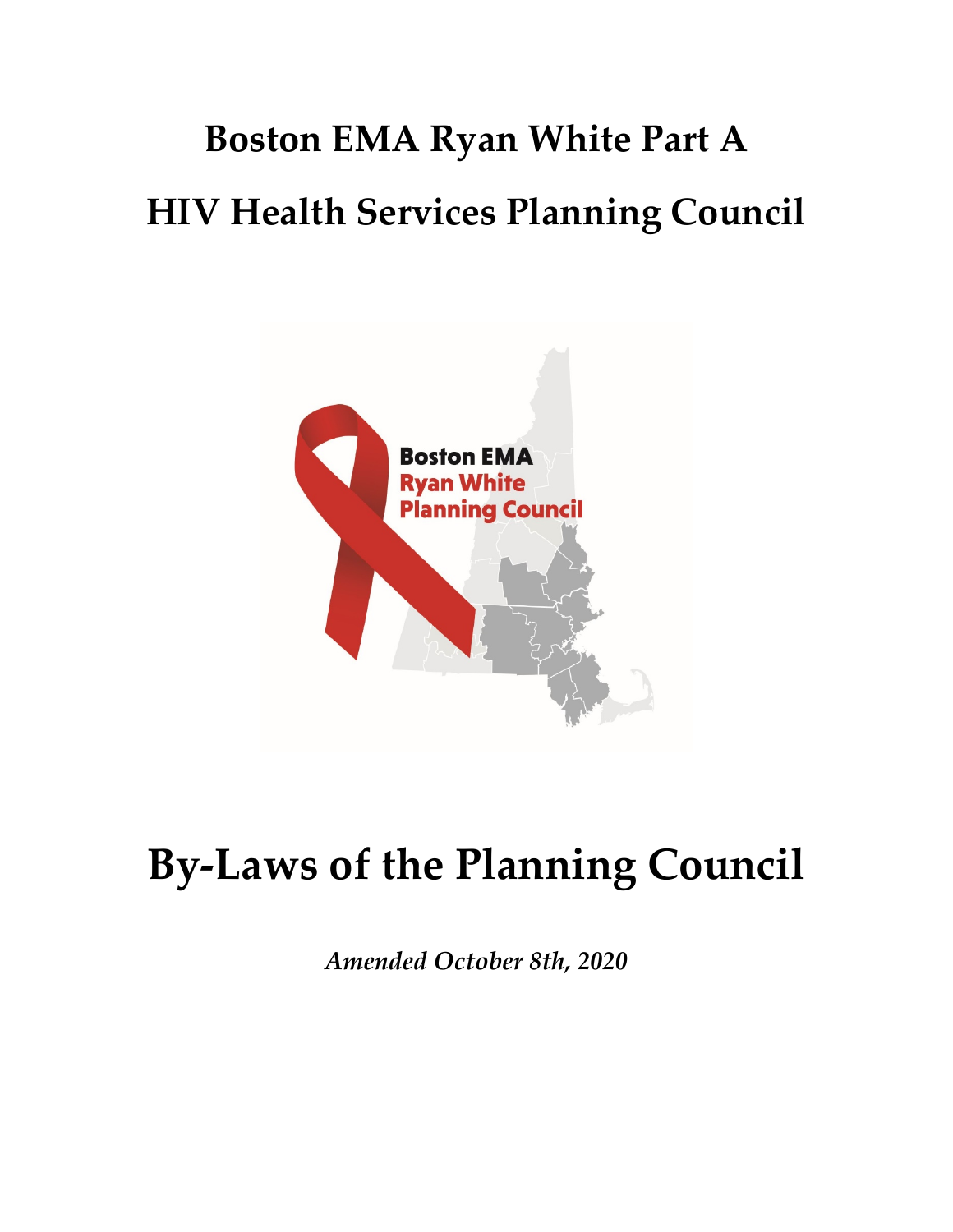

# **TABLE OF CONTENTS**

| Section 4.4 |                                                   |  |
|-------------|---------------------------------------------------|--|
| Section 4.5 |                                                   |  |
| Section 4.6 |                                                   |  |
| Section 4.7 |                                                   |  |
| Section 4.9 |                                                   |  |
|             | ARTICLE 5-MEETINGS, COMMITTEES AND PROCEDURES  14 |  |
|             |                                                   |  |
| Section 6.1 |                                                   |  |
| Section 6.2 |                                                   |  |
| Section 6.3 |                                                   |  |
| Section 6.4 |                                                   |  |
| Section 6.5 |                                                   |  |
| Section 6.6 |                                                   |  |
| Section 6.7 |                                                   |  |
| Section 6.8 |                                                   |  |
| Section 6.9 |                                                   |  |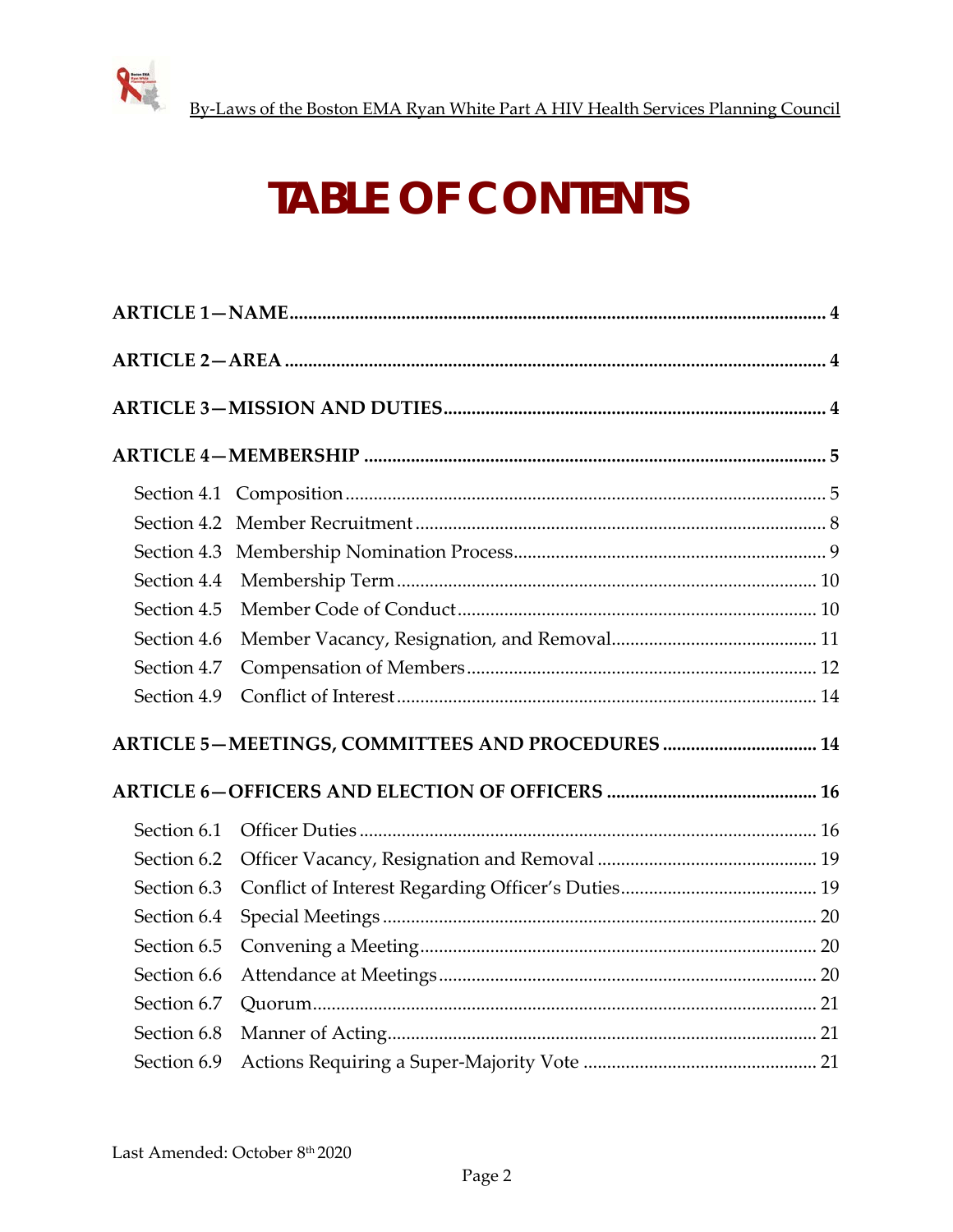

| Needs, Resources and Allocations Committee (NRAC) Responsibilities 23     |  |
|---------------------------------------------------------------------------|--|
| Services, Priorities and Evaluation Committee (SPEC) Responsibilities  24 |  |
|                                                                           |  |
|                                                                           |  |
|                                                                           |  |
|                                                                           |  |
|                                                                           |  |
|                                                                           |  |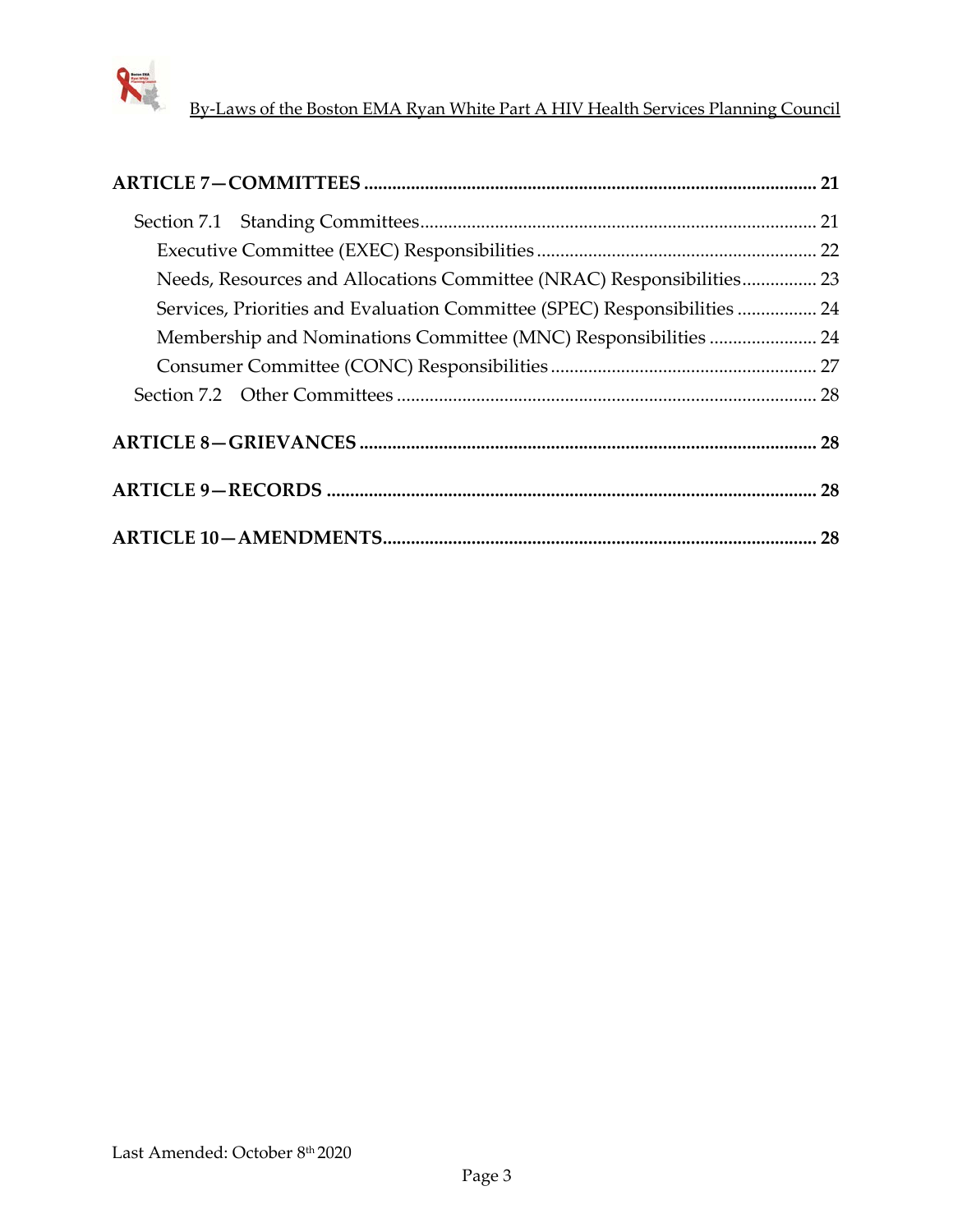

# **Article 1—Name**

The name of this organization shall be the Boston EMA Ryan White HIV Health Services Planning Council, hereinafter referred to as the Planning Council.

# **Article 2—Area**

The Boston Eligible Metropolitan Area (EMA) has been designated by the Health Resources and Services Administration (HRSA) for the purpose of the eligibility for Ryan White Part A funding to be comprised of the following ten (10) counties: Massachusetts counties of Bristol, Essex, Middlesex, Norfolk, Plymouth, Suffolk, and Worcester, New Hampshire Counties of Hillsborough, Rockingham and Strafford.

# **Article 3—Mission and Duties**

The mission of the Planning Council is to improve the quality of the lives of people living with HIV within the EMA. The Planning Council will achieve its mission by responding to existing and emerging needs of people living with HIV. The Planning Council will support and encourage a range of culturally appropriate health and social services. Additionally, the Planning Council responds to the changing face of the epidemic with regard to all affected sub-populations and impacted regions within the EMA.

The Planning Council will accomplish its mission by meeting the following duties:

- 1. Executing all council responsibilities and operations, including establishing policies and procedures, and defining membership tasks.
- 2. Establishing priorities for the allocation of funds from the Ryan White HIV/AIDS Treatment Extension Act of 2009 hereinafter referred to at the Ryan White Care Act, in the Boston EMA.
- 3. Executing needs assessment activities to identify current available services and unmet service needs of individuals with HIV/AIDS and their caregivers.
- 4. Conducting evaluation activities to determine the efficiency of the Administrative Mechanism, the effectiveness of planning activities, and effectiveness of care strategies.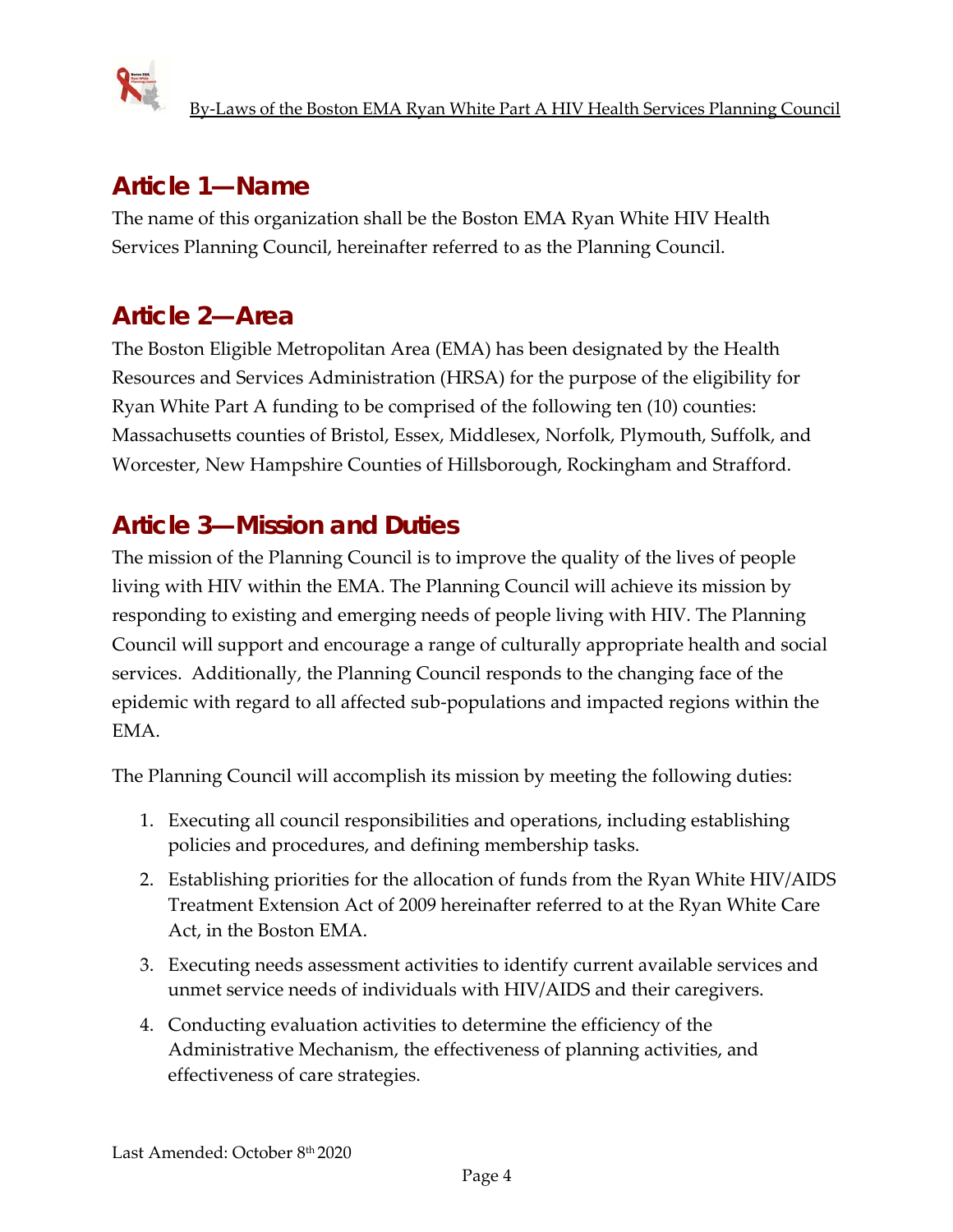

- 5. Communicating directives to the recipient that reflect the best ways to meet priorities in the EMA. The directives shall be informed by several data sources, including epidemiological data and information from state and local partners.
- 6. In collaboration with local partners, developing a comprehensive plan for the organization and delivery of HIV/AIDS services that is in concert with existing state and local plans regarding the provision of services to people living with HIV and their caregivers.
- 7. Working in tandem with the Boston Public Health Commission, hereinafter referred to as the recipient, to meet all deliverables outlined by the Ryan White Act, and regulations or policies of the federal partner HRSA.

In the event of a conflict between these by-laws and the terms and revisions of the Ryan White Care Act, the Ryan White Care Act shall supersede these by-laws.

# **Article 4—Membership**

## **Section 4.1 Composition**

The volunteer membership of the Planning Council shall be comprised of members of affected communities, (including people living with HIV, members of a federally recognized Indian tribe as represented in the population, individuals co-infected with hepatitis B or C, and historically underserved groups and subpopulations), non-elected community leaders, representatives of recently incarcerated people living with HIV, and unaffiliated consumers. The Ryan White Care Act legislation mandates that no less than thirty-three percent (33%) of the planning council membership shall be people living with HIV in the EMA, each of whom is not an employee, paid contractor, or board member of an entity that receives Part A funding, and defines those individuals as "unaffiliated" or "unaligned" consumers.

Planning Council support staff shall maintain records of a members' status as an unaligned consumer. At the start of each council year, unaligned consumers will be required to complete a form indicating the type of Part A services they receive, where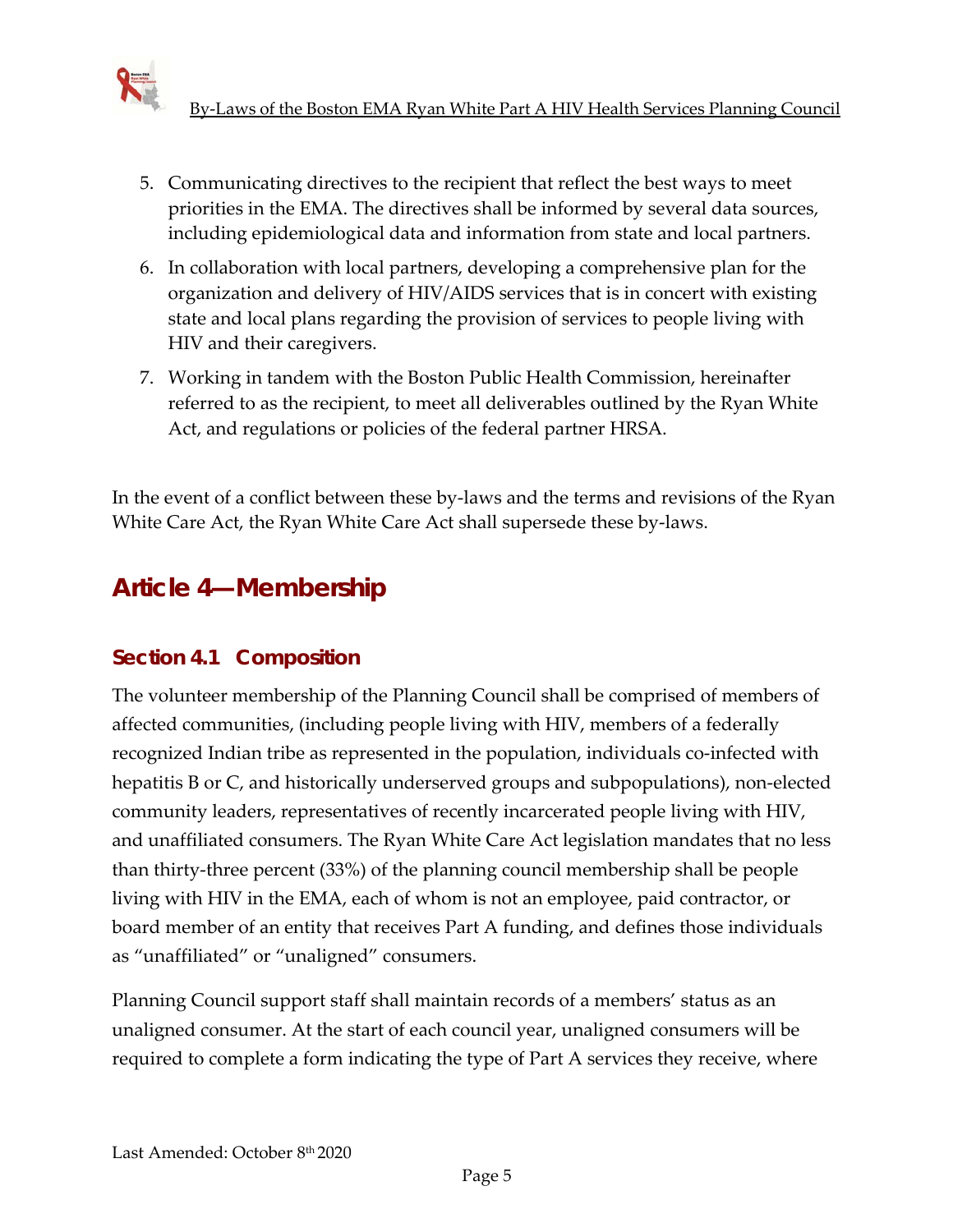

they receive the services, and declare that they are not an employee, board member or otherwise financially connected to a Part A funded agency in the Boston EMA.

The council shall reflect the local HIV epidemic and shall fill mandated seats as described in Public Health Service Act (PHSA) 2602 (b) (2). In addition, Planning Council membership shall include, but not be limited to, representatives from the following 15 Membership Categories:

- 1. Health care providers, including Federally Qualified Health Centers (FQHCs)
- 2. Community-based organizations serving affected populations and AIDS service organizations (ASOs)
- 3. Social service providers, including housing and homeless service providers
- 4. Mental health providers
- 5. Substance abuse providers
- 6. Local public health agencies
- 7. Hospital planning agencies or health care planning agencies
- 8. Affected communities (consumers, including people living with HIV, and historically underserved groups and sub-populations)
- 9. Non-elected community leaders
- 10. State Medicaid agency (Office of Medicaid)
- 11. Part B of Ryan White HIV/AIDS Program (Department of Public Health)
- 12. Part C of Ryan White HIV/AIDS Program
- 13. Part D of Ryan White HIV/AIDS Program, or if none present, representatives of organizations addressing the needs of children, youth, and families with HIV
- 14. Part F of Ryan White HIV/AIDS Program, especially a dental representative and a New England AIDS Education & Training representative
- 15. Formerly incarcerated people living with HIV and/or their representatives

The Planning Council shall be comprised of members experienced in the delivery and receipt of HIV/AIDS health or human services and in accordance with the specific representation requirements of the Ryan White HIV/AIDS Treatment Extension Act..

Last Amended: October 8th 2020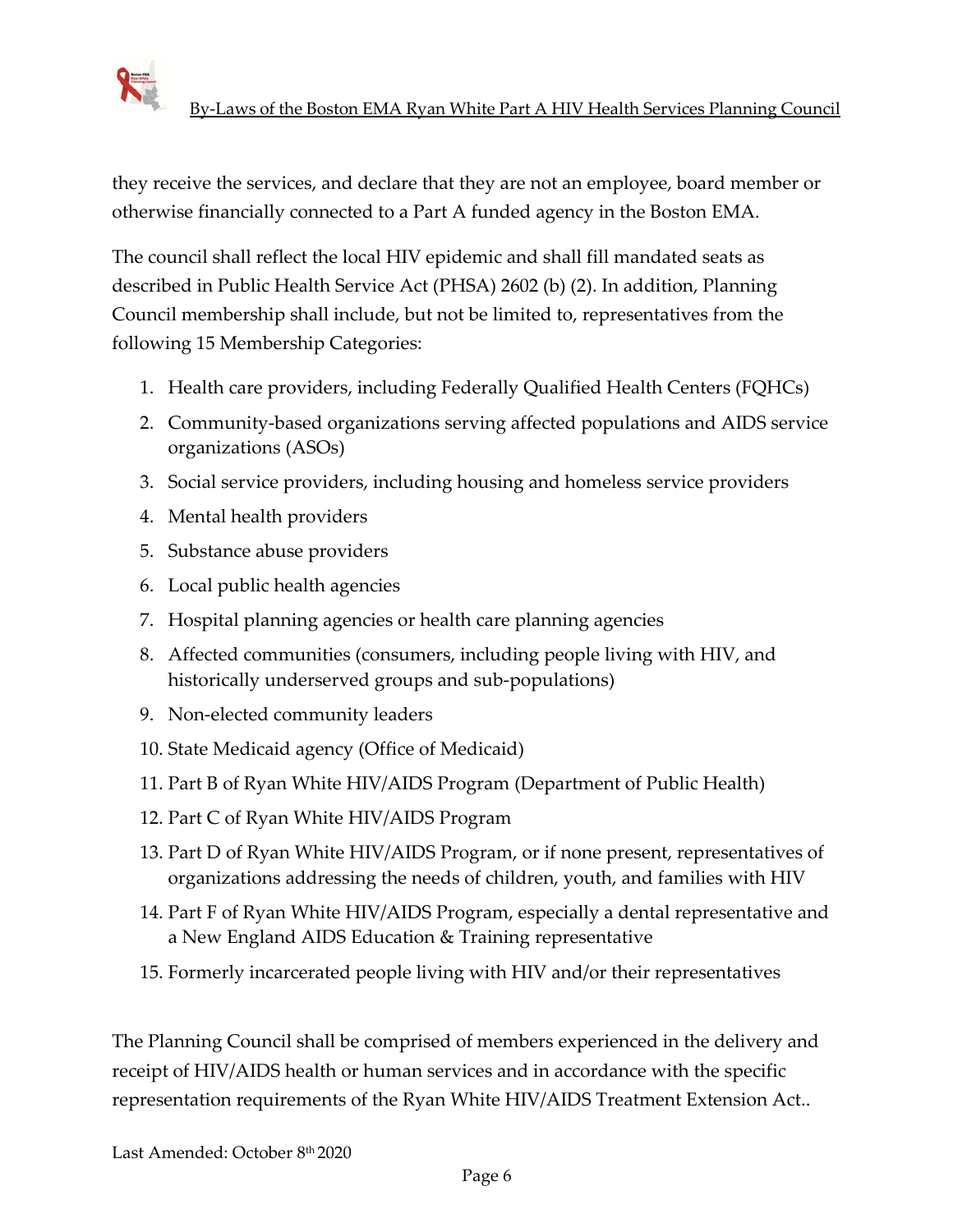

The Planning Council shall consist of a minimum of twenty-five (25) members, with a target level of forty-five (45) members that may be increased up to a maximum of 50 members if necessary in order to achieve or improve the demographic reflectiveness of the EMA, including mandated seats. Not less than one (1) representative shall represent each of the counties in the Boston EMA. The composition of the council shall ensure equitable geographic and demographic representation of populations affected by HIV/AIDS in the EMA. No more than ten percent (10%) of the membership shall be employed full-time by any one (1) municipal or state government or provider.No more than forty-nine percent (49%) of the membership shall be providers of HIV-related services who receive funds under Part A of the Ryan White Act. In addition, the following four entities shall have each have one (1) member representative on the Planning Council; all of these members shall be exempt from maximum membership terms:

- $\checkmark$  Office of the CEO of the Planning Council of the Boston EMA
- $\checkmark$  Boston Public Health Commission (the recipient)
- $\checkmark$  Massachusetts Department of Public Health
- $\checkmark$  New Hampshire Department of Health and Human Services

The recipient member representative on the Planning Council shall not have voting rights.

The Planning Council shall ensure that all members know the Ryan White Care Act's reflectiveness requirements of Planning Council membership. Planning Council members' HIV status shall not be disclosed without the member's written consent. Data supporting the required reflectiveness of the Planning Council membership shall be maintained confidentially by the Planning Council Support staff, securely stored in electronic, password protected, and when possible encrypted files. Upon request from HRSA, the Planning Council Support Staff will release the supporting data to validate the Council's membership meets the required reflectiveness of the Ryan White Care Act.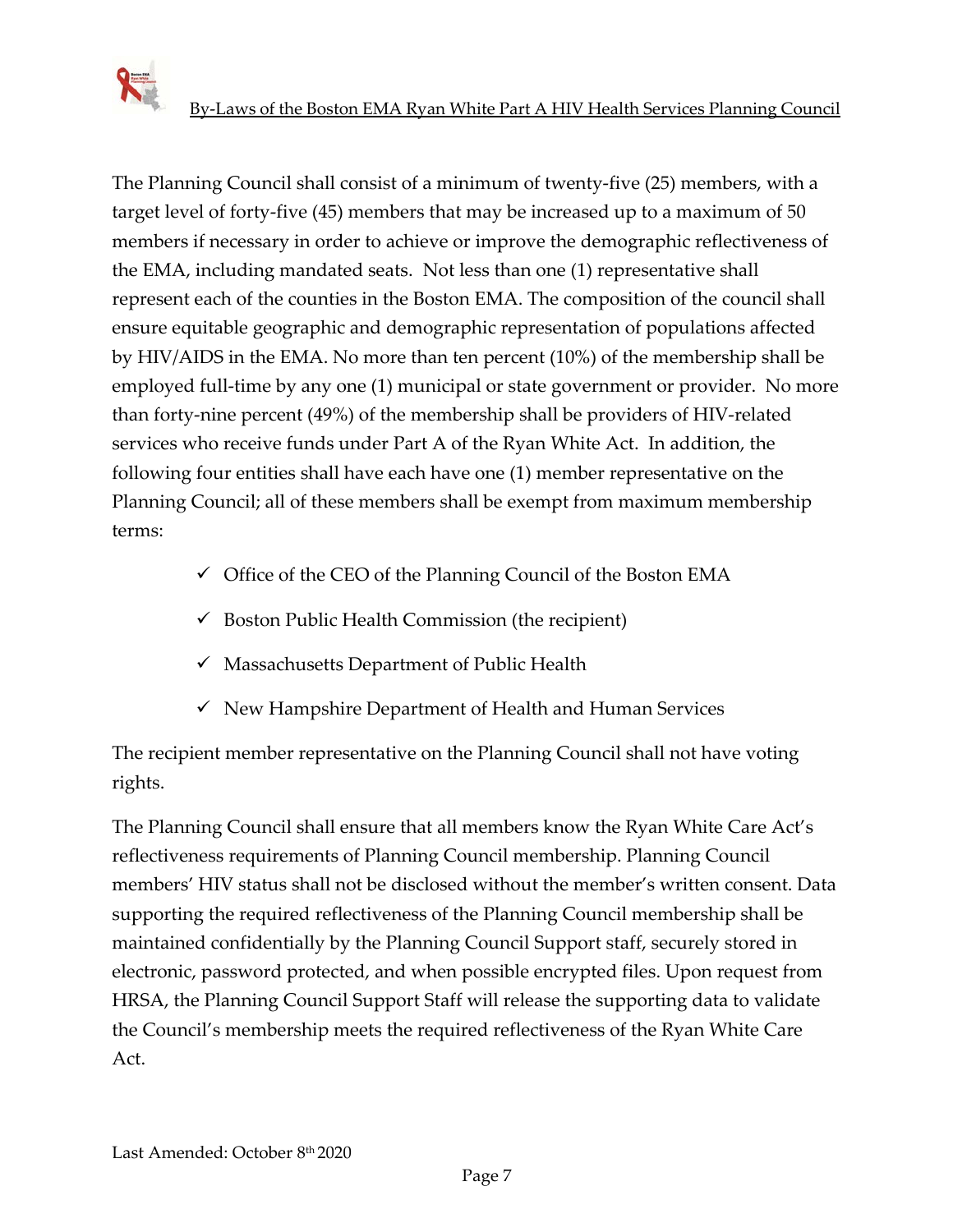

A vacancy of any of the designated membership categories shall not prevent the Planning Council from conducting business unless the vacancy results in a membership composition that is less than thirty-three percent, (33%) unaligned people living with HIV, in which case the vacancy shall be filled within thirty (30) days.

## **Section 4.2 Member Recruitment**

All members of the Planning Council shall actively support recruitment of new members to the Planning Council. In addition, the Membership and Nominations Committee shall be responsible for the following activities: conducting outreach in the community, recruiting members, nominating new members, assisting to orient and onboard members, and contributing to member training activities. The Membership and Nominations Committee shall also be responsible for promoting retention of members, collecting satisfaction and feedback information from recruits and members, and other tasks related to the appointment and retention of Planning Council members. This committee will have specific directives in the nominations process, as described in Section 4.3 on page 9.

The CEO of the EMA is responsible for officially appointing members following an open nominations process.

Members of the Planning Council shall be recruited through a well-publicized, open nominations process. The guidelines for this process are included in the applications that are distributed to potential members. Recruitment publicity shall include mailings, posted materials, social media announcements, distribution at public events and other appropriate means The Planning Council website, the Planning Council Support office phone number, and email address shall be prominently advertised on all recruiting documents. In addition to English, recruiting documents shall be available in other non-English languages predominant in the EMA. Applicants and members with disabilities or limitations, whether mobility, visual or hearing impairment, or other, shall be accommodated to ensure the disability or limitation does not restrict their ability to serve as a Planning Council member. Individuals seeking to serve on the Planning Council shall be required to complete a written membership application. The application shall contain information detailing all aspects of the open nominations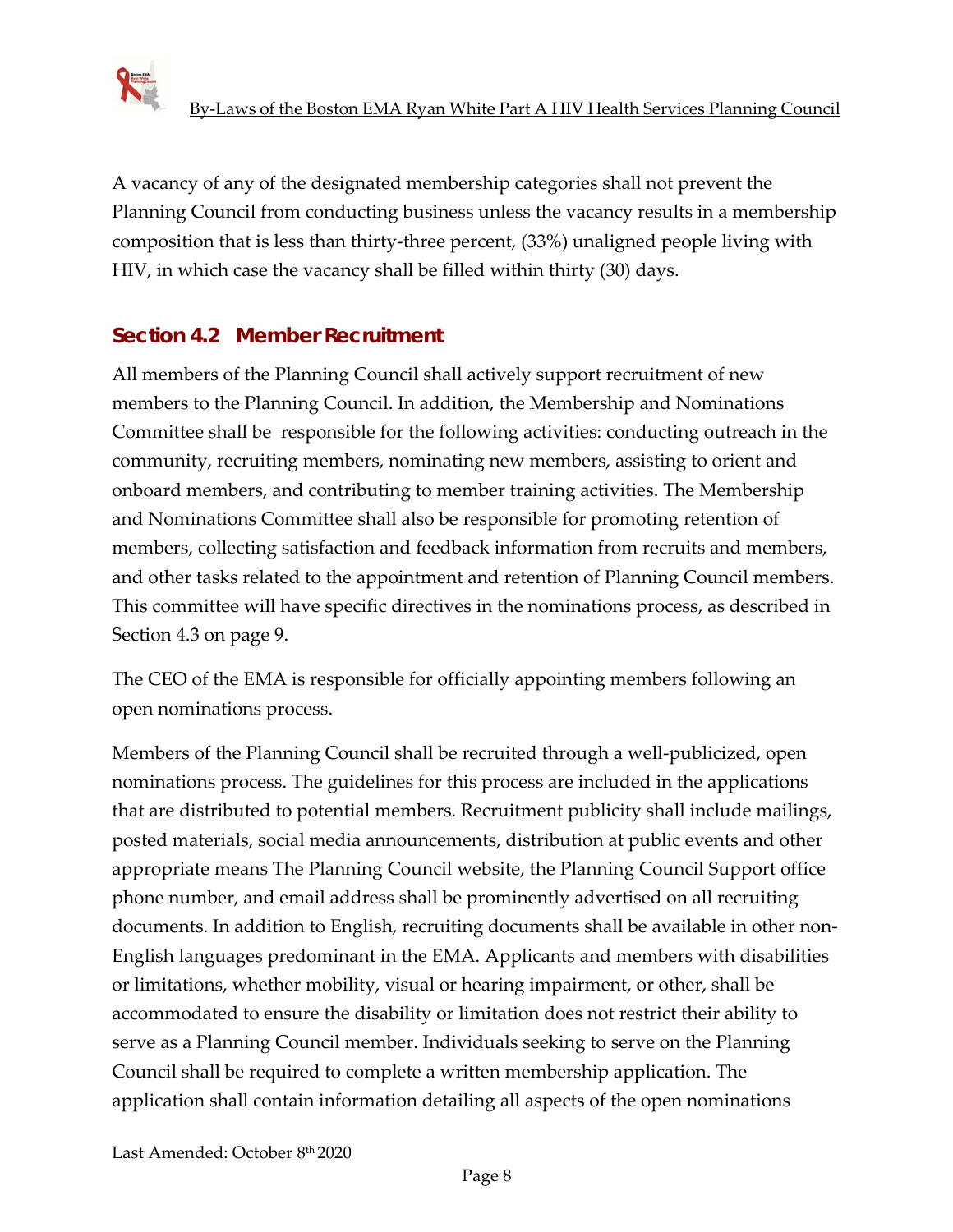

process, including rules, regulations, selection criteria, conflict of interest policy, and roles and responsibilities of Planning Council members. The Membership and Nominating Committee shall review membership applications.

## **Section 4.3 Membership Nomination Process**

The Membership Nomination Process shall be the responsibility of the Membership and Nominations Committee (MNC). See Membership and Nominations Committee on page 20 for more details on the Committee's responsibilities. The role of the Membership and Nominations Committee and its responsibility in the nominations process shall be as follows:

Members of the MNC will conduct outreach in the EMA throughout the year with the support of Planning Council staff. Members will attend events at locations where they are likely to engage and recruit future PC members. MNC will also be responsible for developing and approving all recruitment and outreach materials, including visuals, pamphlets, applications, and other materials.

Following a publicized application period, members of MNC will sit on interview panels for each applicant. A member of PCS will record notes from each interview and will provide these notes and other pertinent information about all applicants.

All members of MNC will review applications and interview notes ahead of the official nominations meeting. Members will also review target demographics, requirements for mandated seat, and other details related to reflectiveness for PC membership. Each potential candidate, both new and incumbent applicants seeking to be reseated, will be discussed. Members of MNC will vote on a final roster of candidates that is recommended for the next 24-month session.

PC support staff will then prepare an official memo for the CEO, including the recommended roster and contextual information about the Planning Council and the requirements for membership and reflectiveness. This memo will be delivered to the CEO via the assigned liaison no less than 45 days from the date of the new member orientation. The CEO will approve or deny the roster and send announcements to all applicants. Those approved candidates will be notified of the new member orientation.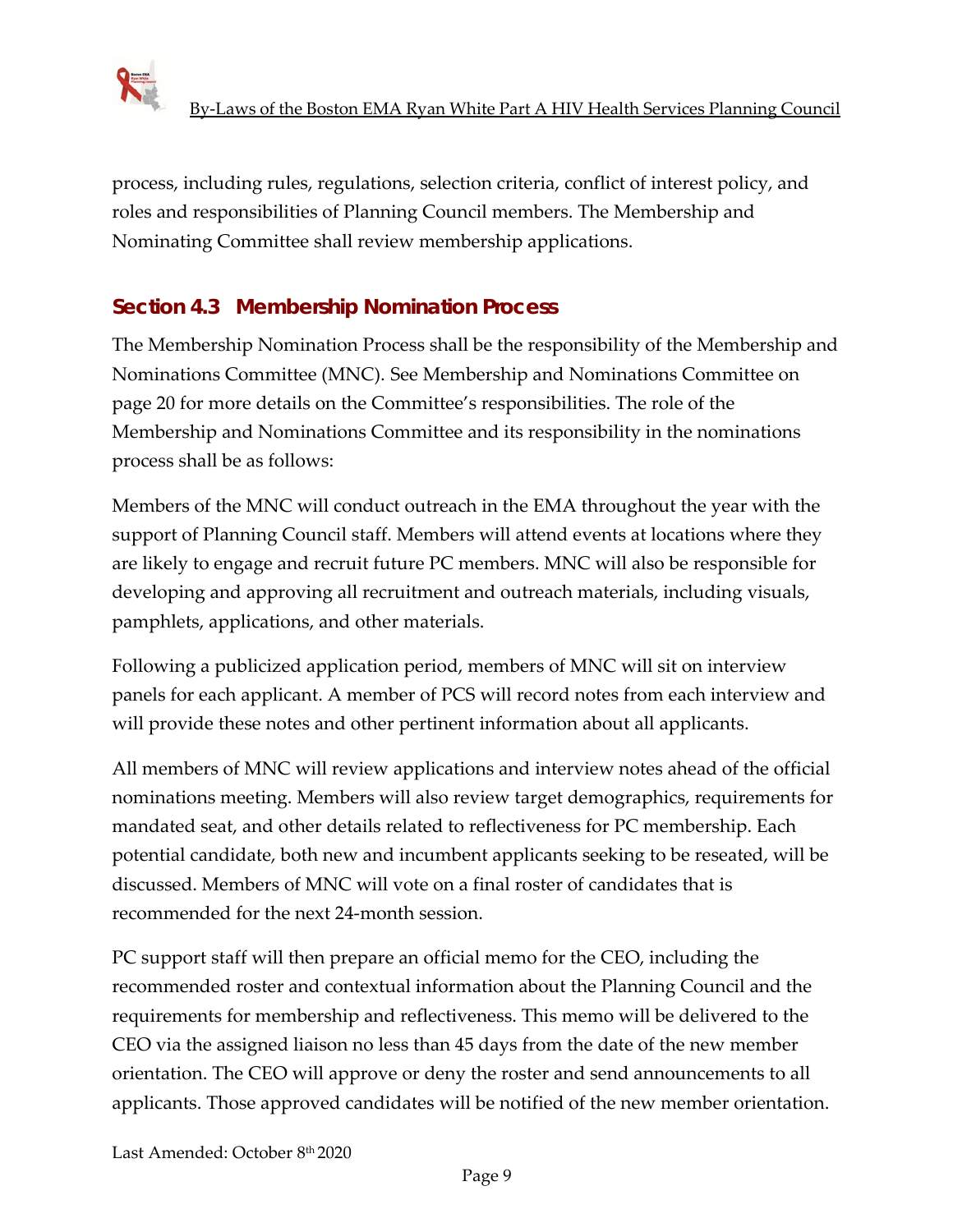

## **Section 4.4 Membership Term**

The Planning Council membership term is a period of twenty-four (24) months, or two years. Members are eligible to renew their membership at the end of a term. There shall be no term limits for members. Any individual who is appointed to fulfill a membership term within six (6) months or less of the end of a term, the remainder of the term then in progress and the following full term shall be considered that individual's first membership term.

The application for Planning Council membership shall clearly state time investment or attendance requirements, which are currently four (4) hours per month. These requirements shall be discussed in interviews with prospective members, and all new members shall be asked to sign an agreement that includes a commitment to meet these requirements. The Planning Council shall provide reasonable accommodations to those members who require and request accommodation because of illness or disability.

## **Section 4.5 Member Code of Conduct**

The Member Code of Conduct is to protects all members and public participants and ensure appropriate behavior at Planning Council meetings, committee meetings, and any event in the community where a member is acting in an official capacity as a member of Planning Council. The Code of Conduct provides a method to ensure that the Planning Council can be productive, open to community input, and respectful of its members and visitors. The Code of Conduct requires members to recognize the authority of the Chair(s) of the meeting and follow directions; not disrupting a meeting or participating in the disruption of a meeting, respecting the confidentiality of others and not disclosing personal information about any Planning Council or committee member, including HIV status. Violation(s) of the Code of Conduct may result in removal from a meeting or removal from the Planning Council.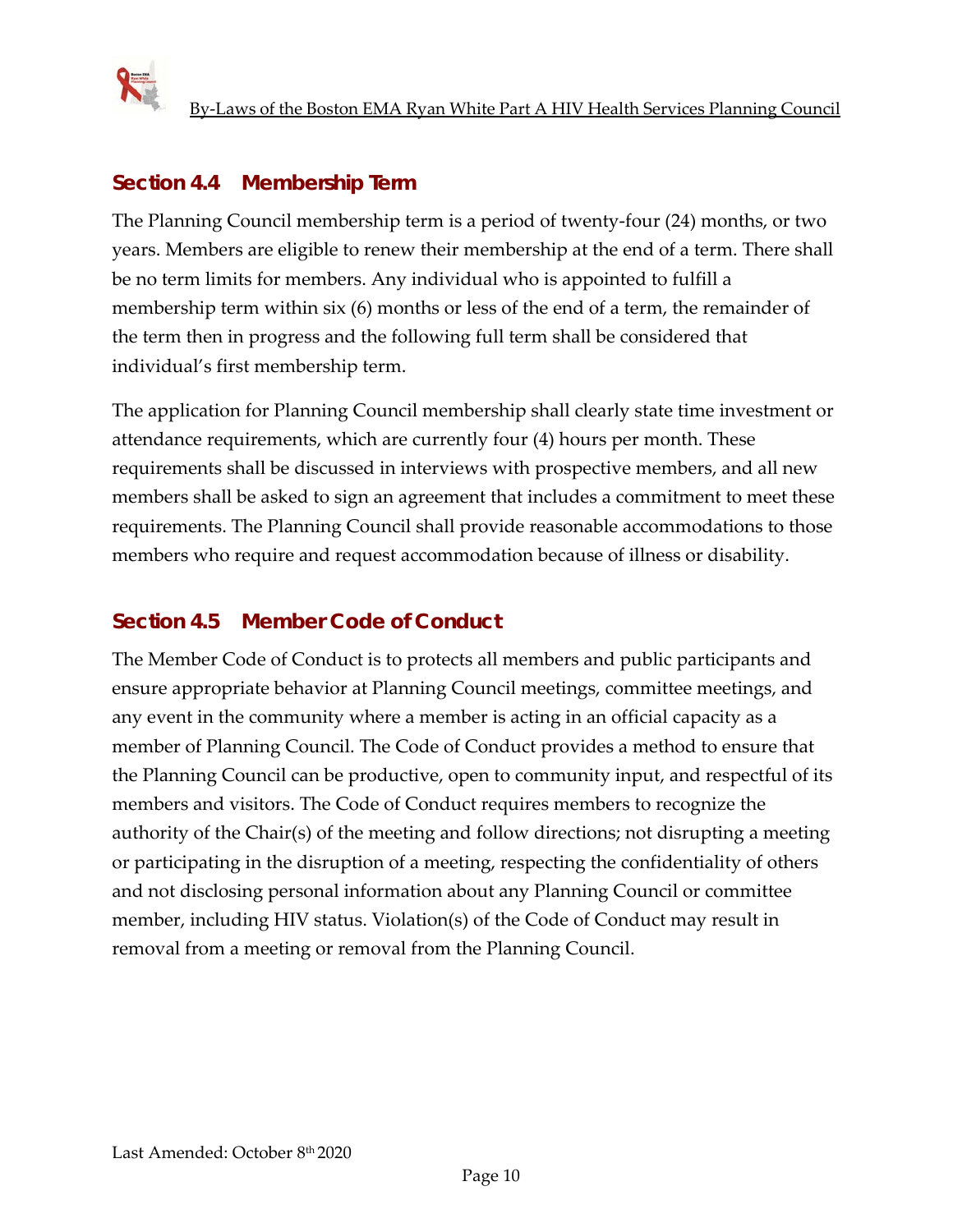

## **Section 4.6 Member Vacancy, Resignation, and Removal, including appeals process**

The Planning Council Support staff will monitor member attendance and provide attendance summaries once a month at the Executive Committee meeting. Members who fail to attend three (3) consecutive meetings without providing advance notification, and thus being excused, shall receive a notification of their absence issued by the CEO or his representative. The member will be entitled to 30 days in which they may respond to the notice of absence by providing a written explanation of their situation. Members who accrue five (5) total absences, whether absences are consecutive or non-consecutive, and regardless if they absences are excused; shall receive written notice that they have forfeited their membership on the Planning Council. The Planning Council shall provide reasonable accommodations to those members who require and request accommodation because of illness or disability.

Members who want to resign their Planning Council membership shall communicate their need to resign directly with a Planning Council Support Staff person, the CEO or CEO's representative, or the Chair of the Planning Council. Members who resign will receive a letter confirming their resignation.

Planning Council members have the right to appeal a decision of removal, or to appeal to be reinstated if they have resigned. The member must communicate this request to a PC staff member or a person in leadership on Planning Council. An official appeals meeting will be scheduled, and at least three members of the Membership and Nominations Committee shall facilitate the meeting. These members will make a formal recommendation about the person's membership and communicate the decision with the CEO. A formal letter will be sent from the CEO to the person with the decision on membership.

Planning Council members may be removed for cause by a two-thirds vote of the Executive Committee. Cause includes but is not limited to any conduct that:

- Negatively and directly affects the rights and interests of fellow Planning Council members;
- Violates Planning Council by-laws; or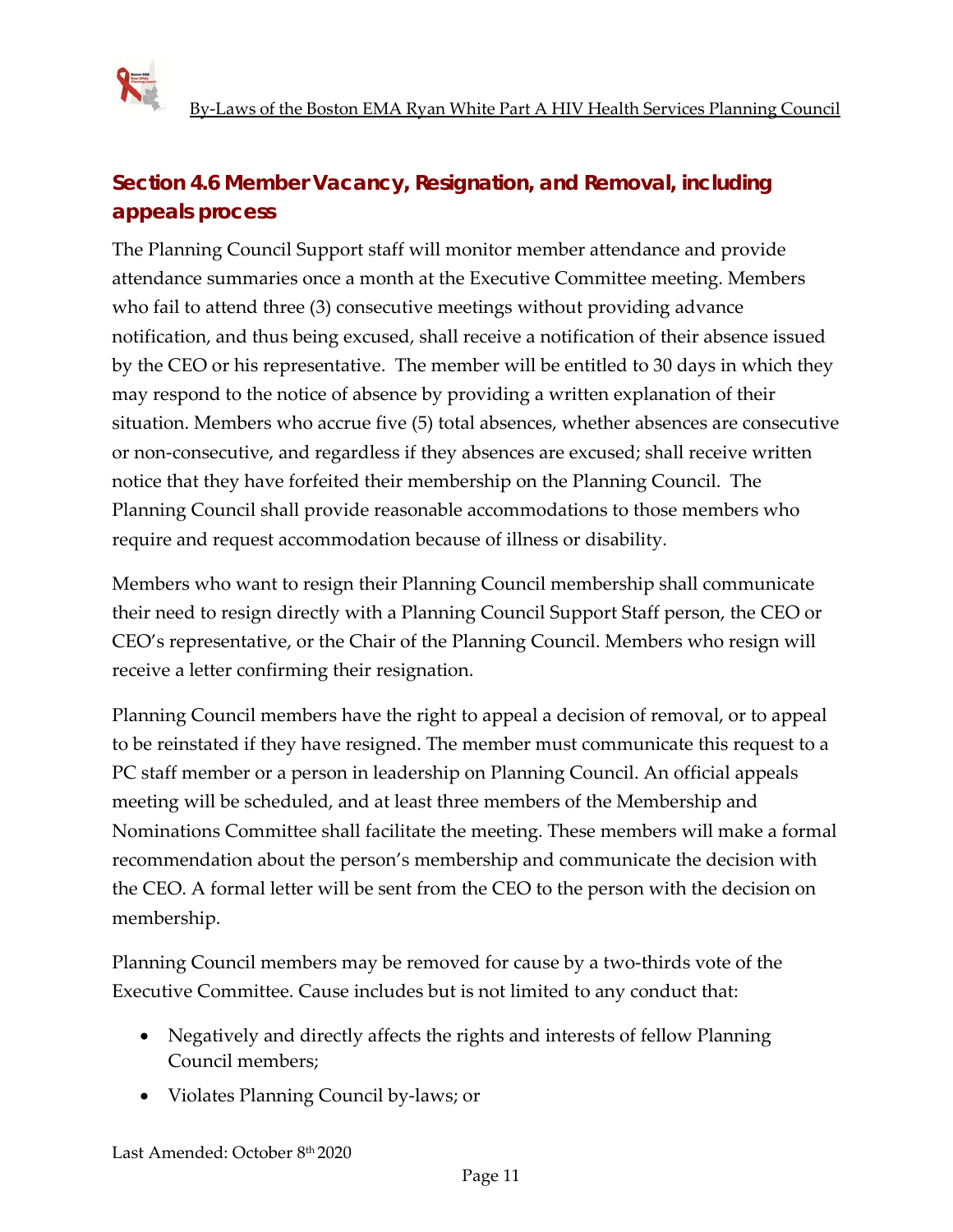

• Interferes with the orderly and efficient operations of the Planning Council.

Planning Council Support Staff shall document violations, including any relevant evaluation or feedback from other Planning Council members. A member in jeopardy of removal shall be issued a formal written warning from the liaison appointed by the CEO to represent the office of the CEO on council. Additional violations that occur after a written formal warning may result in removal. The member will be notified of their removal by a formal letter signed by the CEO and the Planning Council Chair.

Any member previously removed for cause who wants to reapply for membership must complete the full application process, and as part of the process may be asked to provide an explanation of prior circumstances that led to their removal.

Should a vacancy on the Council result in non-compliance of the legislatively required Membership Categories, or a lack of reflectiveness, the Planning Council staff, with approval from the Executive Committee, will offer membership positions to applicants who previously sought membership, but were not appointed during the most recently completed application period. Offers for membership shall be extended to applicants in a manner so that legislatively required Membership Categories are filled first, to restore compliance with the Ryan White Care Act, with subsequent offers made to achieve reflectiveness.

Any vacancy that jeopardizes the minimum ratio of thirty-three percent (33%) unaligned consumers on the Planning Council must be filled within thirty (30) days, excluding any periods of recess.

## **Section 4.7 Compensation of Members**

All members of the Planning Council shall serve without compensation; however, people living with HIV shall be entitled to be reimbursement of reasonable costs associated with travel and childcare to attend Planning Council or committee meetings. This reimbursement policy shall be part of the New Member Orientation. Members who want reimbursement shall make Planning Council Support Staff aware and adhere to the policies and procedures required by the recipient. The recipient shall define policies and procedures to provide travel reimbursement, as well as provide the required forms.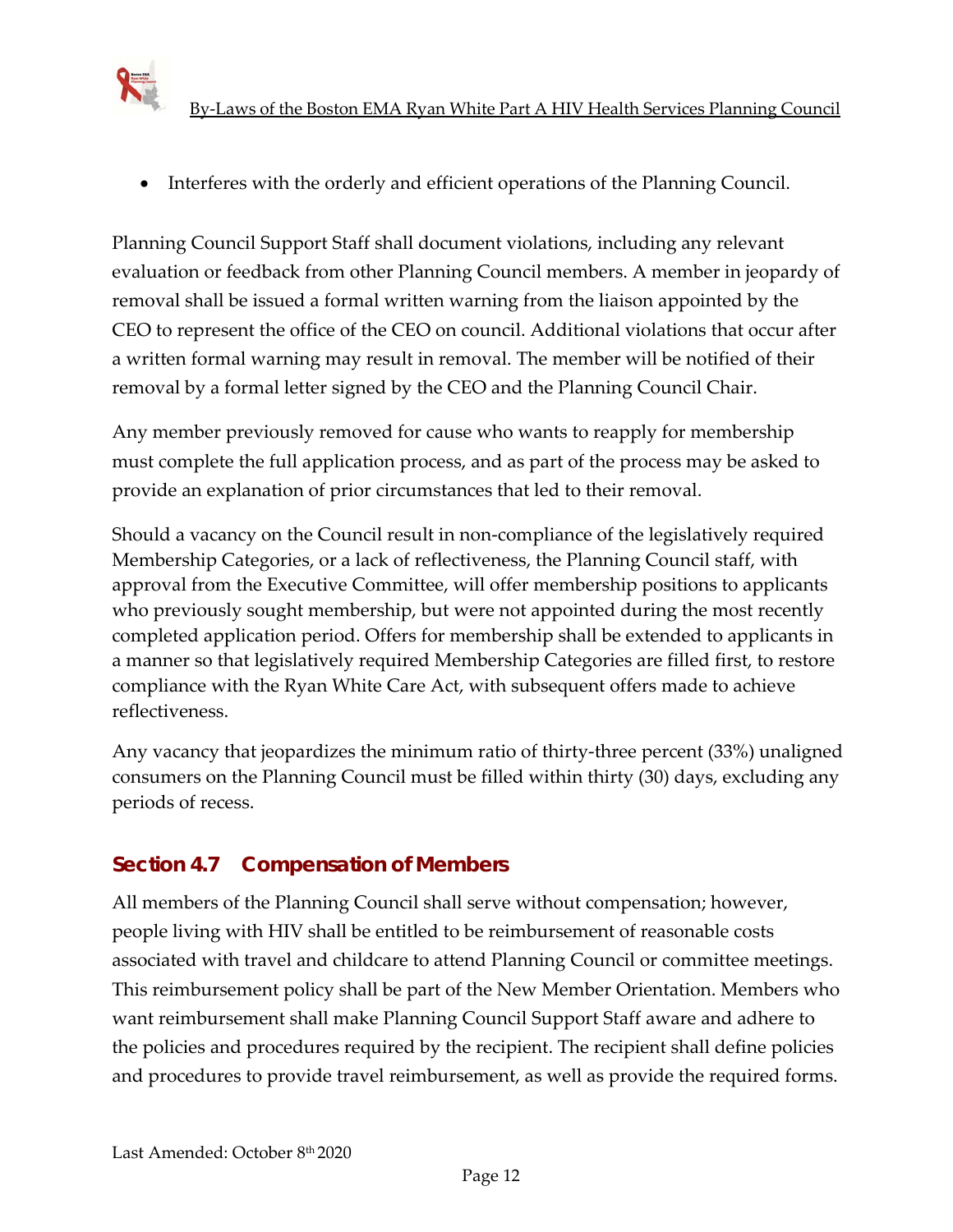

## **Section 4.8 Member Training**

All Planning Council members will receive a comprehensive training within the first ninety (90) days of their appointment. The training shall be led by the Planning Council Support Staff, and include guidance and facilitation from guest speakers, subject matter experts, current members, and others on topic matters presented. The recipient and the CEO or their representative will attend the training. Notice of the training shall be outlined in the membership appointment letter from the CEO. Training information will also be posted on the Planning Council website.

All members will be educated on their role and responsibilities as members of the Planning Council, as well as the separate roles and mutual goals of the Planning Council and recipient in meeting the responsibilities required of each under the Ryan White Care Act in the EMA. The following training topics shall be part of all New Member Orientations:

- $\triangleright$  Ryan White Care Act Legislation
- Planning Council and Recipient: Separate Roles and Mutual Goals
- $\triangleright$  National Monitoring Standards
- Clinical Quality Management (CQM)
- AIDS Drug Assistance Program (ADAP)
- HRSA Policy Clarification Notices (PCNs)
- $\triangleright$  Financial Assistance Available to People living with HIV

The format of the New Member Orientation, and ongoing trainings, shall be delivered through guest speakers, webinars, and the development and distribution of print or digital materials. Members will be introduced to the Planning CHATT resources and will be encouraged to use this resource to enrich their understanding of their responsibility and the role of a Ryan White Planning Council.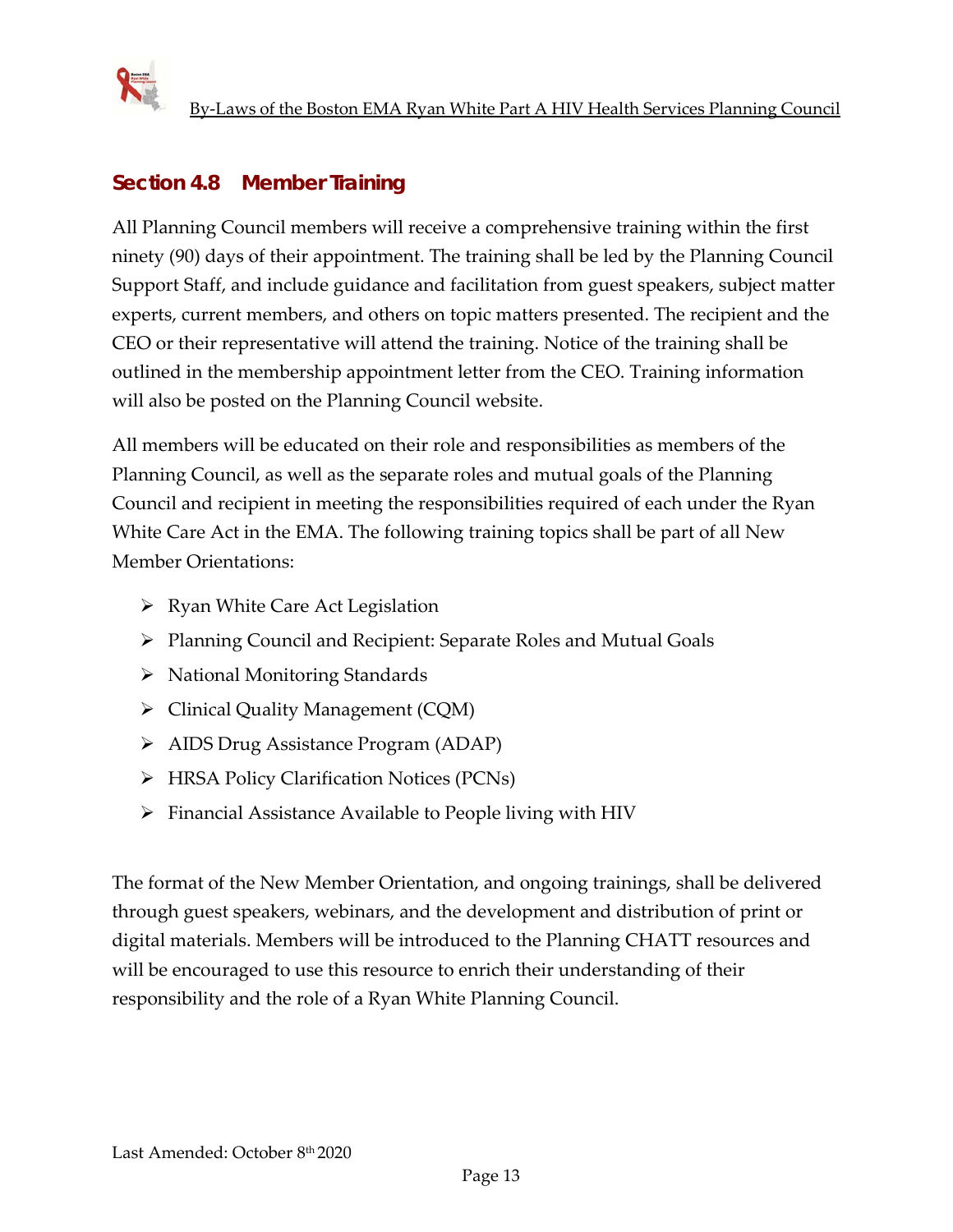

## **Section 4.9 Conflict of Interest**

Pursuant to Section 2601(a) of the Ryan White Care Act, the Planning Council may not be directly involved in the administration of the grant**.** In order to comply with this part of the legislation, the Planning Council may not designate (or otherwise be involved in the selection of) particular entities as sub-recipients of a Part A award.

The Planning Council must ensure that decisions concerning service priorities and funding allocations are based upon community and client needs and not on the financial interests of individual service providers or the personal or professional interests of individual planning council members. For the purposes of the Priority Setting and Resource Allocations (PSRA) process

- If any member has a financial interest, either as an individual or as a fiduciary, in any matter(s), which comes before the Planning Council, he or she shall disclose such financial interest to the other Planning Council Members in advance of any discussion on such matter(s).
- Planning Council Members shall abstain from voting on matters or for specific services if the member or close family members are employed by, serve as consultants for, or are Board members of, or has a financial interest in, or belongs to an organization seeking money for that specific service. However, members may freely share their insights and expertise at appropriate times in a non-voting context, such as during data presentations or community input sessions, since all members can benefit from hearing a variety of perspectives and expertise.

# **Article 5—Meetings, Committees and Procedures**

The Planning Council shall meet a minimum of once each month, with the exception of summer recess, the exact dates of which will be defined annually. The meetings of the Planning Council shall be open to the public, with the exception of matters handled at the Executive Session level.

The time and locations of meetings shall be publicly announced on the Planning Council website, and be distributed via email, phone call, text message, or other digital format to all members. Meeting announcements shall be made, and the meeting agenda, related materials, and minutes from the previous meeting shall be available five (5)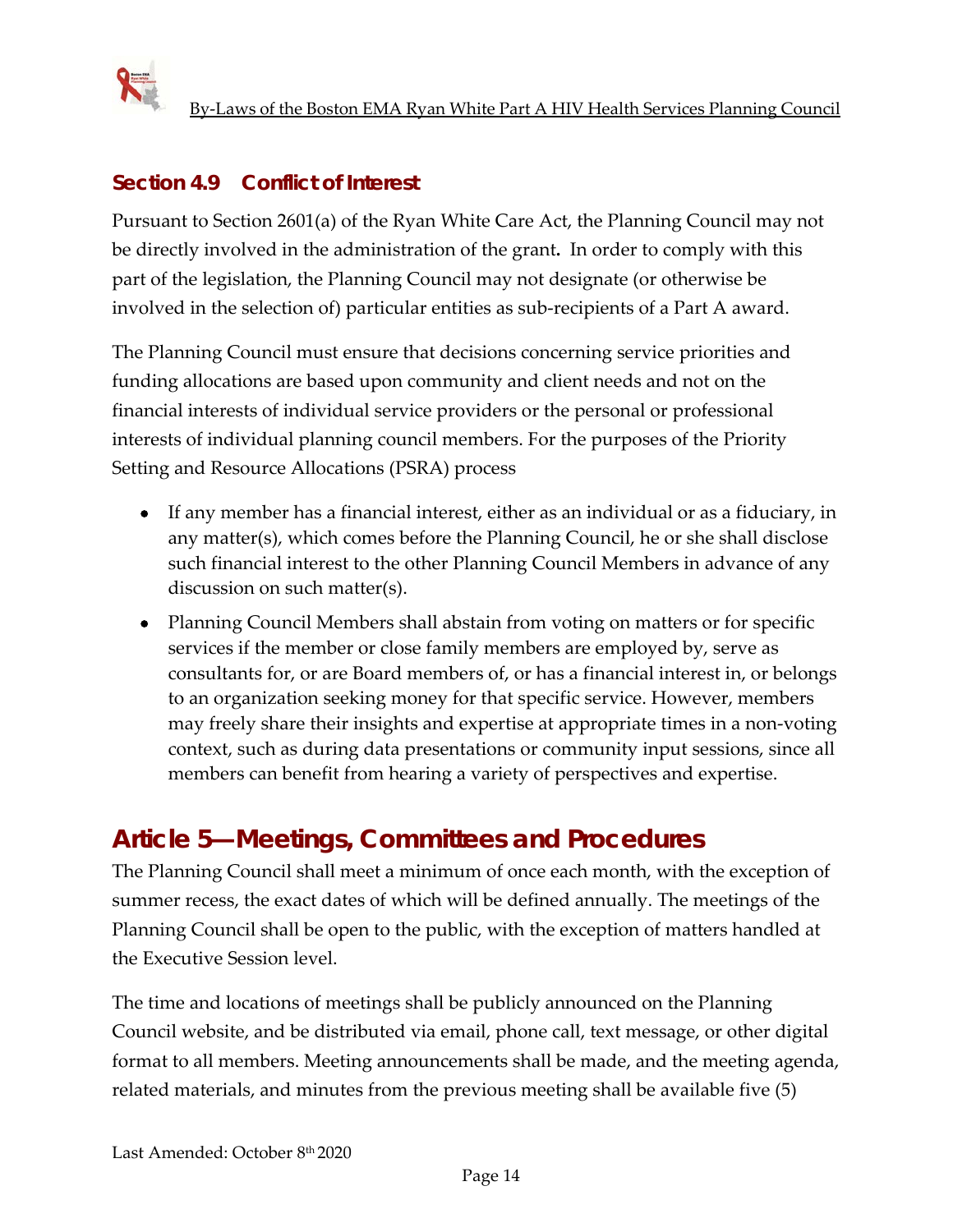

days prior to the day of the meeting. The agendas and minutes from each meeting, including all committee meetings, will also be posted to the Planning Council website.

Meetings of the Planning Council shall be governed Robert's Rules of Order, however can be conducted casually using commonly accepted rules of courtesy. All members of the Planning Council and its sub-committees will conduct themselves in a manner that is appropriate and courteous. Members will refrain from offensive or threatening behavior and will refrain from creating a hostile environment. All decisions of the Planning Council shall be made by a vote of the Planning Council Membership. Any vote of the Planning Council shall require a Motion and a Second, and then an opportunity for discussion of the motion, before the vote is taken. The Chair shall have the authority to require formal adherence to Robert's Rules of Order, as the Chair deems necessary to continue the Council's deliberations. Furthermore, the Chair shall have the authority and responsibility to limit the length of individual presentations and setting reasonable time limits on debate.

## **With the exception of the recipient member representative, each Planning Council member shall be entitled to one (1) vote on each matter submitted to the Planning Council for a vote. Voting by proxy in not permitted.**

The Planning Council chair will announce the counted results of the vote, including the number of affirmative (in favor) votes, negative (opposed) votes, and abstentions. In the event that a Planning Council meeting is held virtually, such as during times when inperson meetings are not recommended by city, state, or national guidelines, members who vote in favor of a motion will remain silent. Members that are opposed or wish to abstain shall voice their opinion. This practice will allow for a structured and democratic virtual voting process.

The Planning Council shall provide time during or at the end of the meeting, at the discretion of the Chair or leader of the Planning Council meeting, for comment from members of the public who wish to address the Planning Council.

The Planning Council will be structured into various committees to execute its duties most efficiently. As a condition of appointment, each member will participate on at least one of the Council's committees or working groups. Each committee shall maintain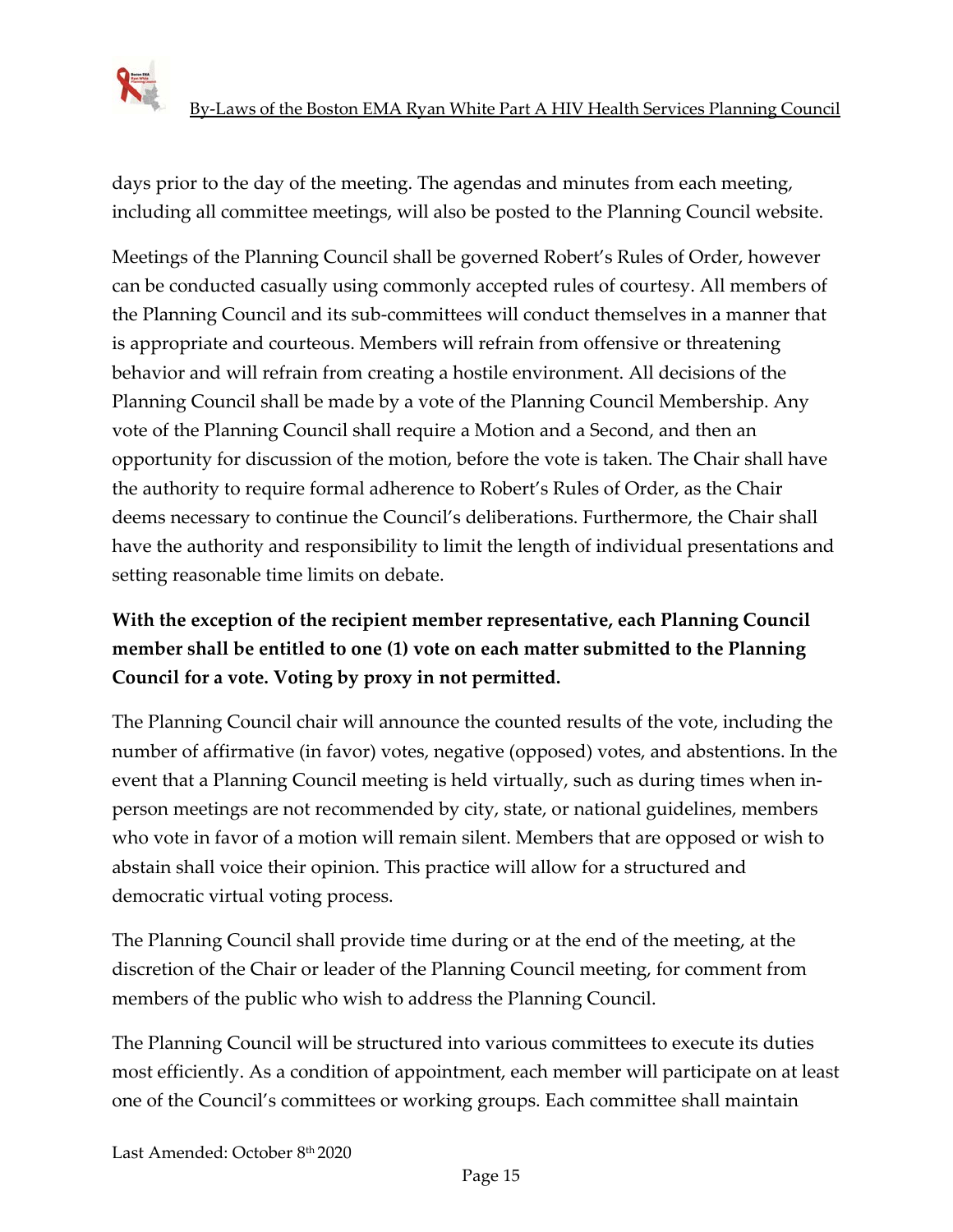

minutes of its proceedings and shall report summaries of its proceedings monthly to the Planning Council.

# **Article 6—Officers and Election of Officers**

The officers of the Planning Council shall be the Chair and Chair-Elect, and such other officers the Planning Council may designate from time to time. All officers of the Planning Council shall be elected by the membership of the Planning Council during the last quarter of each Planning Council year. The retiring officers shall serve until the end of meeting at which the newly elected officers are elected. New officers assume their responsibilities upon election.

The Chair and Chair-Elect are voting members of the Planning Council. The Chair shall preside at all meetings of the Planning Council and while presiding, *votes only to break a tie*. In the absence of the Chair, the Chair-Elect shall preside and while presiding, *shall vote only to break a tie*. Both officers vote in executive level matters at the Executive Committee meetings. No individual shall hold the same office for more than two (2) consecutive terms.

## **Section 6.1 Officer Duties**

#### **The Planning Council Chair's duties include:**

*Preparation for and Conducting Executive Committee Meetings*

- Work with PCS staff on agenda and review action items from committees
- Work with staff to ensure appropriate materials are available
- Chair the meeting
- Provide leadership and advice as needed

*Preparation for and Conducting Planning Council Meetings*

- Work with PCS staff on agenda and review action items from Executive Committee
- Communicate with staff about issues and possible concerns and make needed preparations to address them
- Chair and manage the meeting
- Provide leadership and advice as needed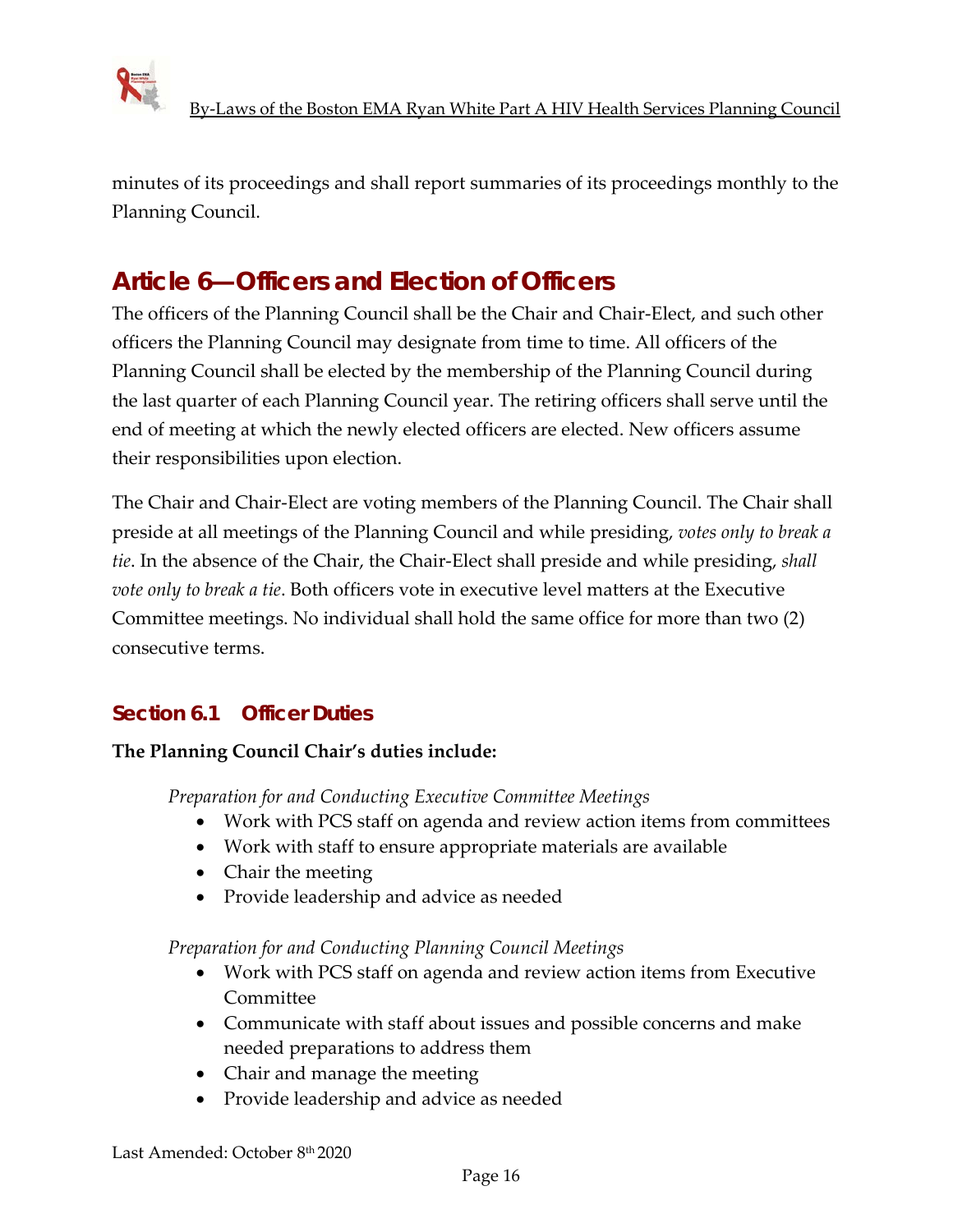

• Vote only when there is a tie

*Meeting Follow Up*

- Work with Staff to ensure appropriate follow up on actions taken or tasks referred to committees
- Meet with people on behalf of the PC as needed

*New Member Orientation* 

• Where possible, attend and participate in new member orientation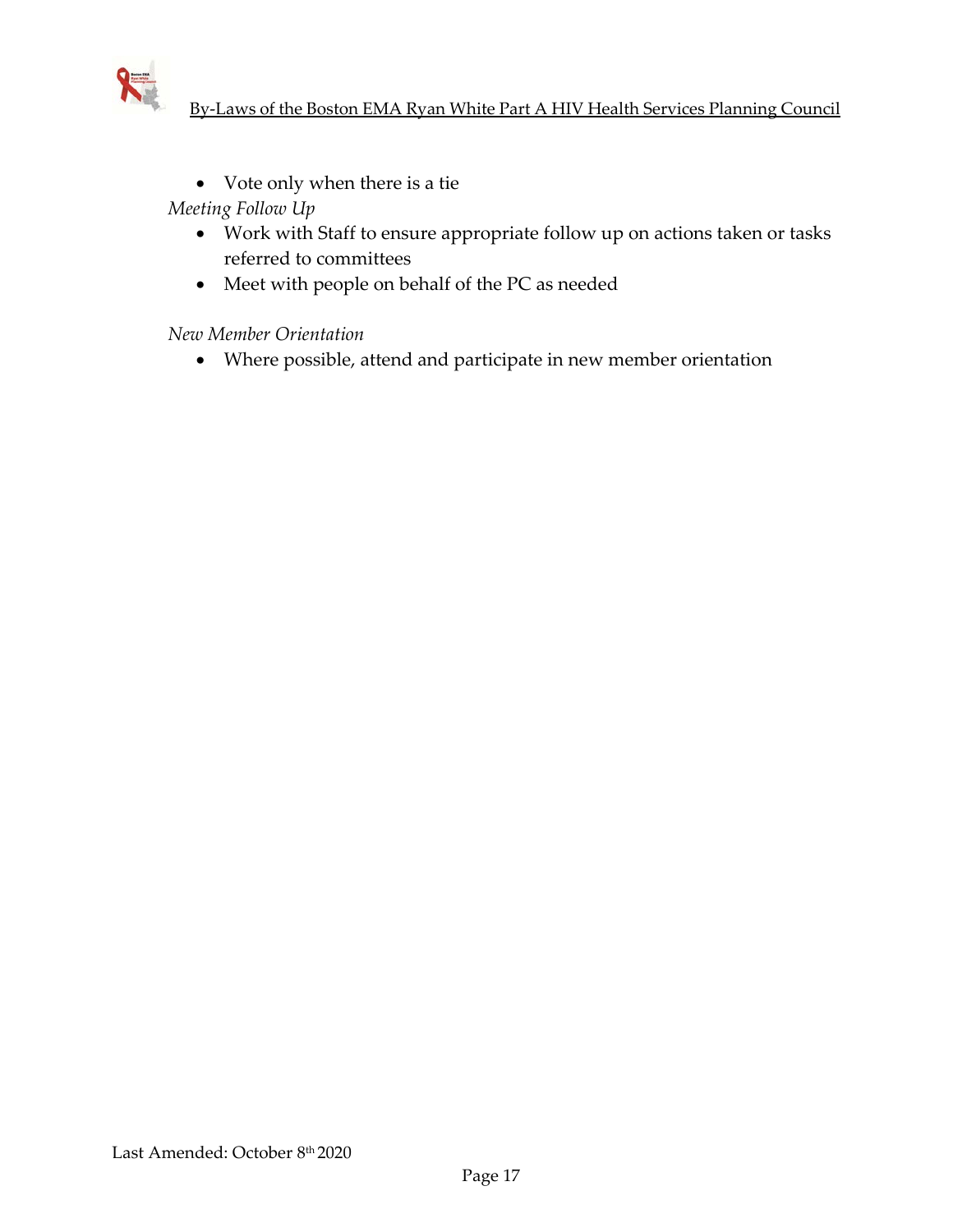

*Other*

- Serve as spokesperson for the PC
- Follow up with members who are not meeting attendance requirements
- Oversee the operations of the Planning Council and recommend amendments to the by-laws as appropriate
- Develop an annual committee work plan with PCS Staff
- Obtain Executive Committee approval of subcommittee work plans.

#### **The Planning Council Chair-Elect's duties include:**

*Preparation for and Participating in Executive Committee Meetings*

- Assist the Chair on agenda and review action items from committees
- In the absence of the Chair, chair the meeting
- Provide leadership and advice as needed

*Preparation for and Participating in Planning Council Meetings*

- Assist the Chair on agenda and review action items from Executive Committee
- Assist the Chair on any issues and possible concerns and preparations to address them
- In the absence of the Chair, chair and manage the meeting
- Provide leadership and advice as needed
- In presiding in the absence of the Chair, vote only when there is a tie

#### *Meeting Follow Up*

• Assist the Chair in meeting with people on behalf of the PC as needed

*New Member Orientation* 

• Where possible, attend and participate in new member orientation

#### *Other*

• In the absence of the Chair, serve as spokesperson for the PC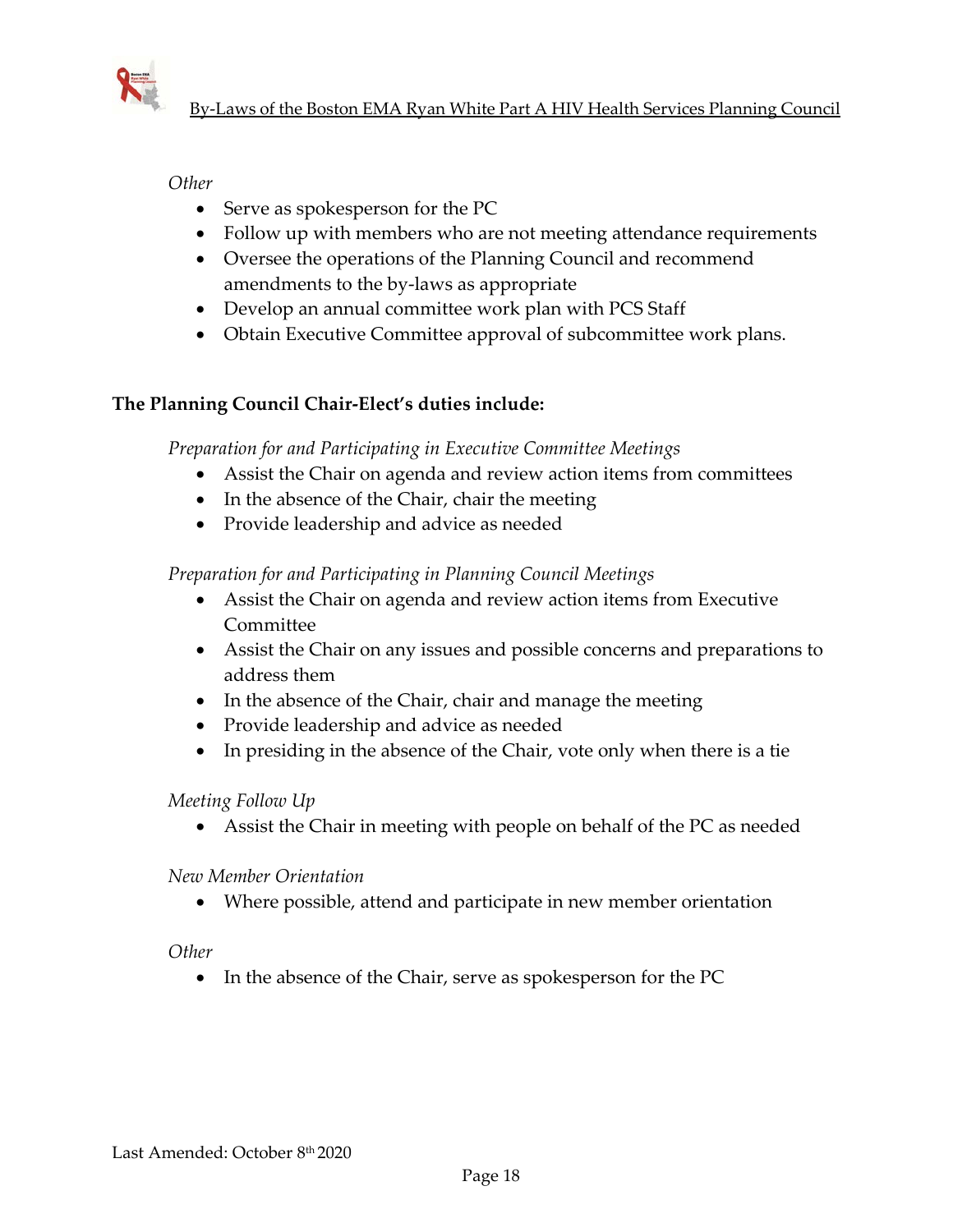

## **Section 6.2 Officer Vacancy, Resignation and Removal**

If the Chair resigns or is removed for cause, the Chair-Elect shall succeed to the Officer position of Chair and the Chair-Elect Officer position shall be filled by the nomination and vote of the Planning Council Members.

If the Chair-Elect resigns or is removed for Cause, a replacement may be named at the discretion of the Chair and the Executive Committee.

If both the Chair and Chair-Elect resign or are removed for cause, the officer positions shall be filled by the nomination and vote of the Planning Council members.

Officers may be removed for cause by a two-thirds vote at any regularly scheduled meeting of the Planning Council, provided at least ten (10) days prior notice of the planned vote to remove. Removal from an officer position does not remove a member from the Planning Council. An officer may resign at any time by written notice delivered to the CEO or CEO's representative, or Planning Council Support Staff. In the event of the resignation of both the Chair and Chair-Elect, the written resignations shall be delivered to all members of the Planning Council.

#### **Section 6.3 Conflict of Interest Regarding Officer's Duties**

- 1. Officers of the Planning Council, as designated in Section 6, shall be free of conflict of interest or the perception of conflict of interest, between their duties as an officer and their employment or other significant affiliations.
- 2. The CEO or any member of the Planning Council may raise a potential conflict of interest with regard to an officer of the Planning Council, by requesting the Executive Committee consider the matter.
- 3. The Executive Committee will determine whether to invoke the following Resolution Procedure. The Resolution Procedure shall be as follows:
	- a) In the event of such a potential conflict of interest with regard to an officer of the Planning Council, that officer shall not perform the duties of the office until the Executive Committee determines whether such potential conflict exists, or until the potential conflict is resolved.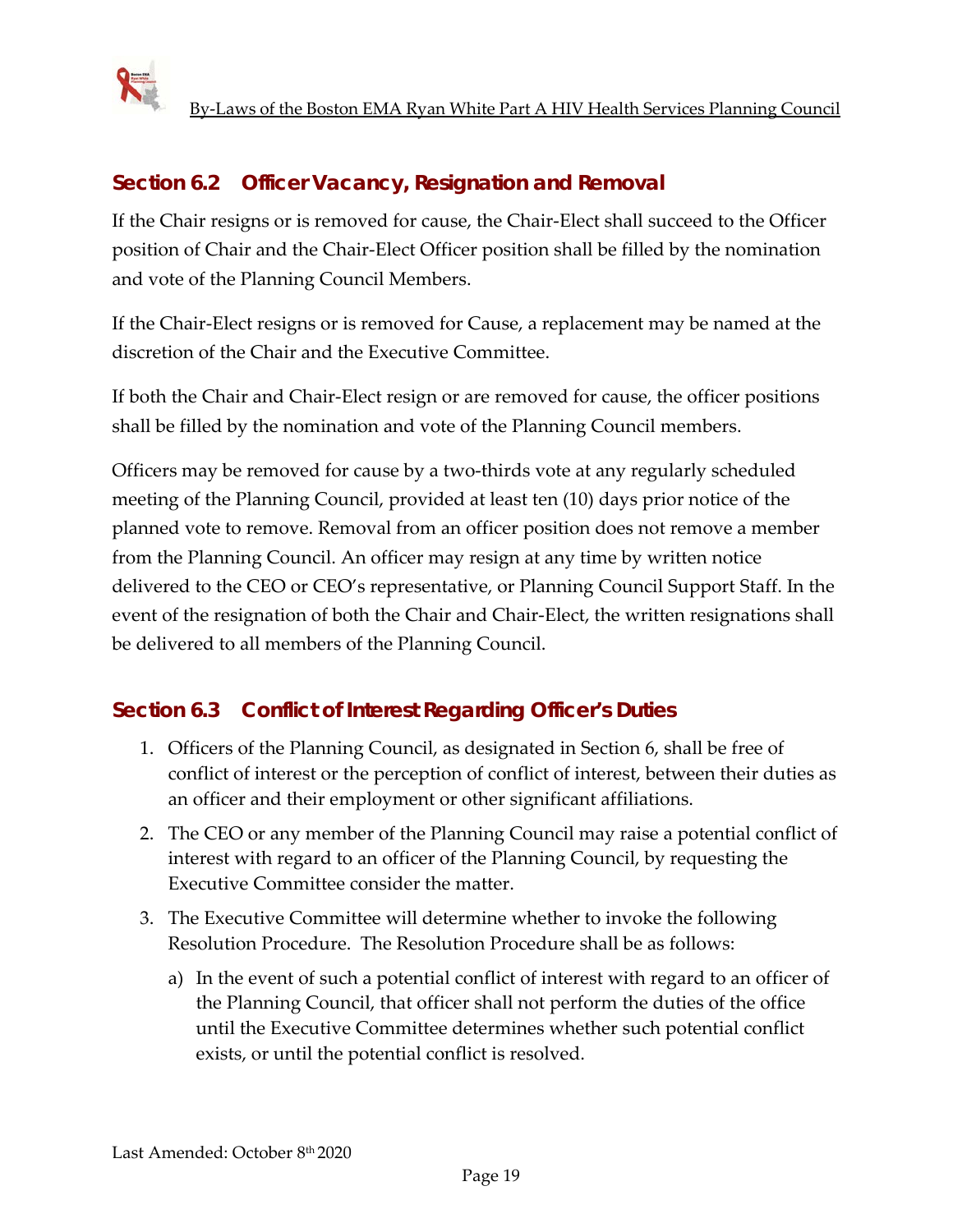

- b) The next officer in authority shall assume that officer's duties in the interim, or in the case of a potential conflict, the Chair of the NRAC shall assume the duties in the interim.
- c) The officer affected by the potential conflict of interest should participate in the Executive Committee's discussion and resolution process but shall not have a vote on the matter.

## **Section 6.4 Special Meetings**

The Chair may call special meetings of the Planning Council. The Chair shall call a special meeting of the Planning Council when requested to do so by a minimum of twenty-five percent (25%) of the membership or when suggested by Planning Council Support Staff in order to address a time sensitive topic.

## **Section 6.5 Convening a Meeting**

In the absence of the Council Chair and Chair-Elect from a regularly scheduled Planning Council meeting, a Committee Chair, Committee Vice-Chair may call the meeting to order.

At the Executive Committee meeting, if the Chair and Chair-Elect are both absent any other member of the Executive Committee may call the meeting to order.

## **Section 6.6 Attendance at Meetings**

Council members must attend, in person, a minimum of eighty-five (85%) of all scheduled meetings. In the event teleconference or videoconference participation (remote participation) is available for a meeting, members may attend up to three (3) meetings remotely per Council year. Members who participate remotely are expected to actively participate in the meeting and are eligible to vote on any motions that are offered for a vote.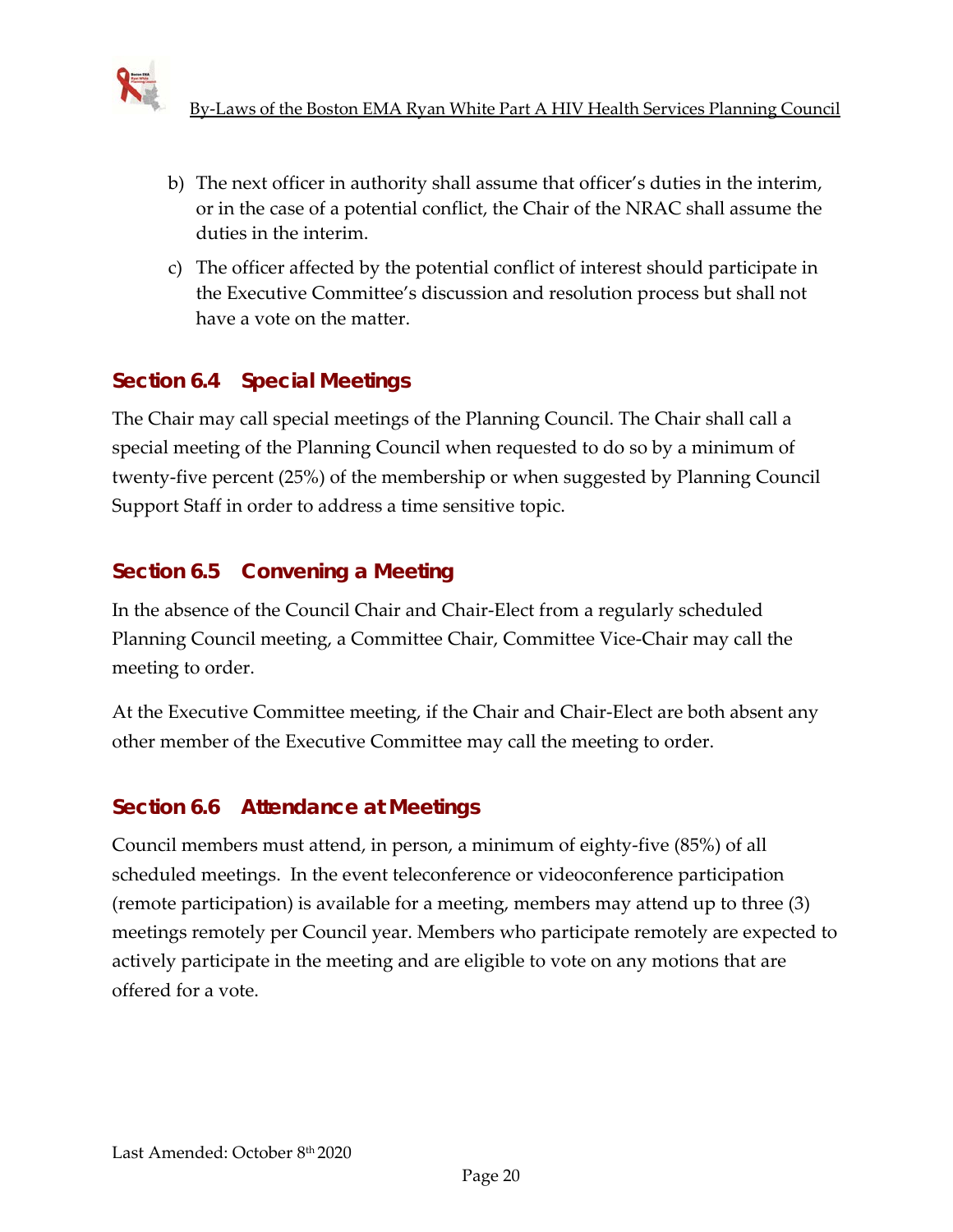

#### **Section 6.7 Quorum**

A quorum for voting shall equal fifty percent plus one (50% +1) of the total number of members.

#### **Section 6.8 Manner of Acting**

A quorum present, the act of the majority of the members present shall constitute the action of the entire Planning Council, except as otherwise provided in these bylaws.

#### **Section 6.9 Actions Requiring a Super-Majority Vote**

A two-thirds vote of the full Planning Council membership shall be required whenever a decision, with the exception of the regular or routine distribution of Ryan White Care Act funds*,* would have an adverse impact on one of the members' counties. Such Super-Majority Votes may only be taken after a meeting at which all relevant issues are identified and discussed, and the affected county's representative(s) has/have an opportunity to be heard.

# **Article 7—Committees**

#### **Section 7.1 Standing Committees**

Planning Council members indicate on their application a preference for the committee(s) that interests them.

The standing committees of the Planning Council shall include the following:

- Executive Committee
- Consumer Committee
- Membership and Nominations Committee (MNC)
- Needs, Resources and Allocations Committee (NRAC)
- Services, Priorities and Evaluation Committee (SPEC)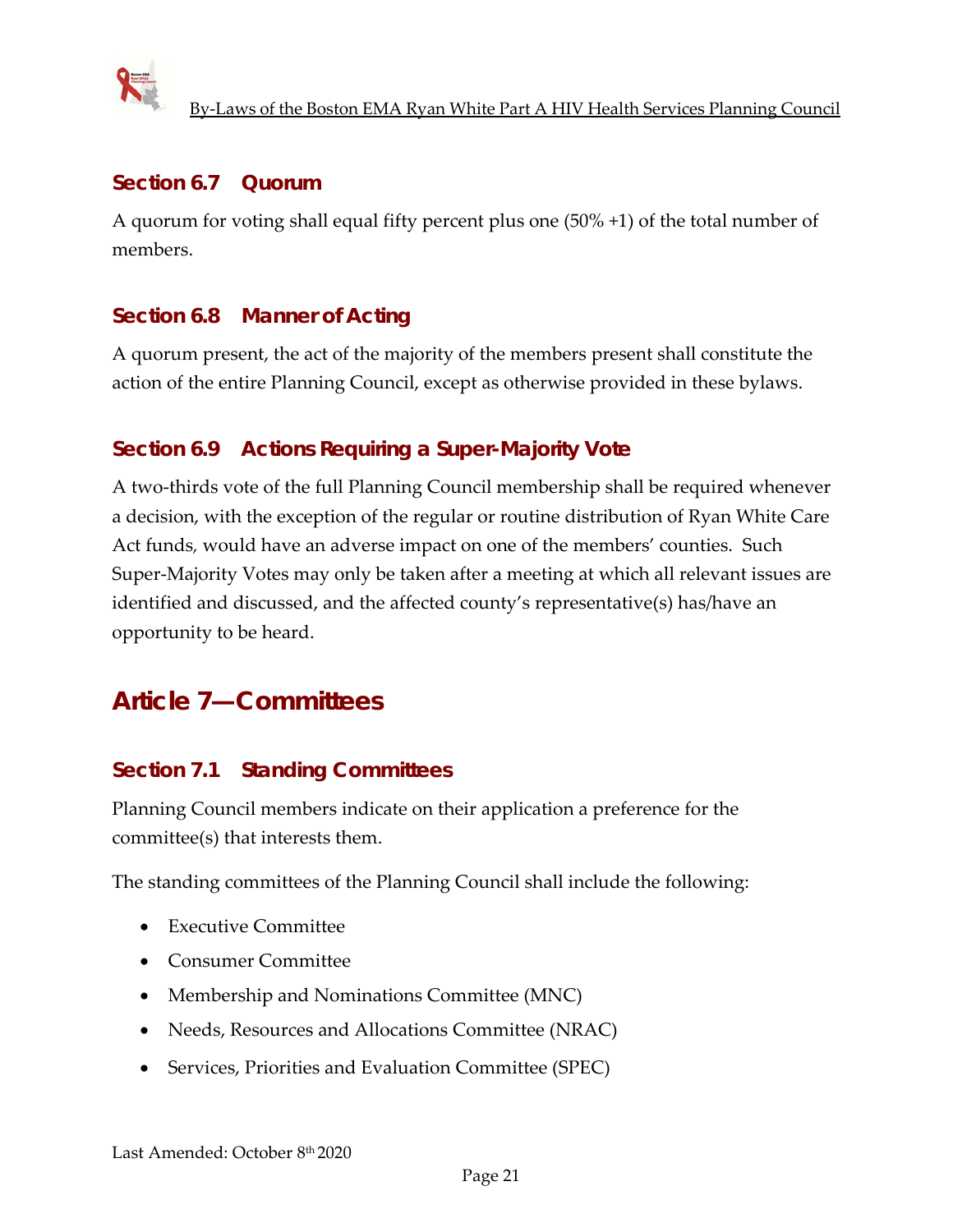

The Chair of the Planning Council shall appoint the chairs of all committees except for the Consumer Committee, which shall select its own leadership.

If the chair of a committee is unable to fulfill the role, the individual should submit a letter of resignation to the Planning Council Chair. Committees Chairs who fail to meet their responsibilities may be removed from their position by the Chair of the Planning Council.

With the exception of the Executive Committee, all committee membership assignments are made by the Chair, Chair-Elect in consultation with Planning Council Support Staff, and the Committee Roster is created. If any committee requires more members, the Chair may make assignments if an insufficient number of members volunteer.

Standing committees shall meet at minimum once a month. All public notice practices apply to standing committee meetings. The various standing committees are described in detail below:

#### **Executive Committee (EXEC) Responsibilities**

- The Executive Committee shall foster the active and meaningful participation of all Council members, create a supportive environment where input is valued, ensure that Planning Council work and decisions are representative and effective of the full body and the epidemic within the EMA, and regularly assess and review the feedback and needs of Planning Council members.
- Be responsible with the Planning Council Support (PCS) Staff for ensuring the orderly and integrated progression of work of the Planning Council and its committees.
- When necessary, the Executive Committee shall be empowered to make decisions on behalf of the Council when the Council is unable to meet.
- Take leadership on policy and procedural tasks, including amendments to the by-laws, development of agreements with community partners, enforcement of the Code of Conduct and Attendance Policies, and other issues as they arise.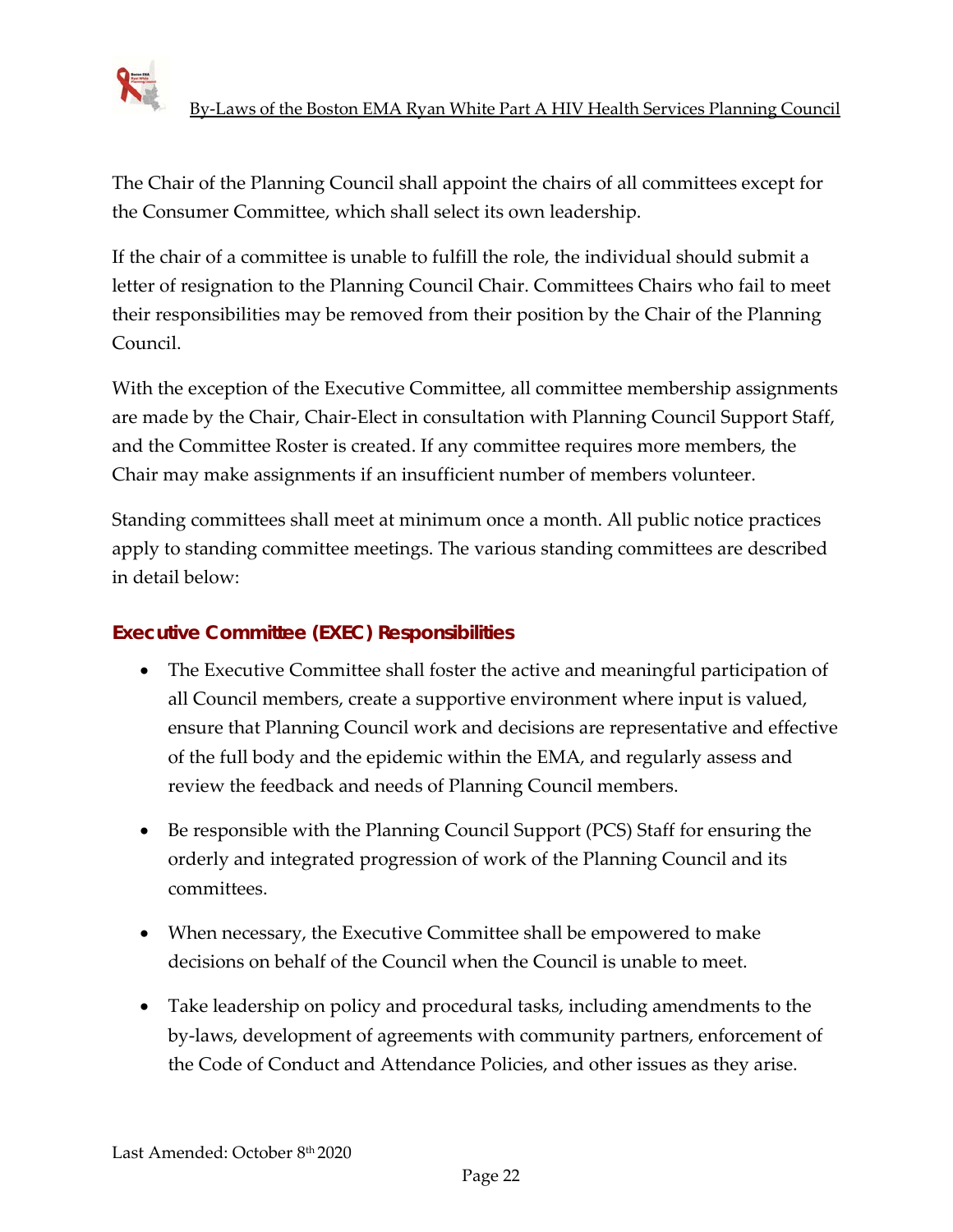

## **Membership**

The Executive Committee shall consist of the Chair and Chair-elect; the Chairs and Vice Chairs of standing committees (NRAC, SPEC, Consumer, and Membership); the CEO or his representative; the recipient; and a member-at-large from Planning Council. The Chair selects the member-at-large.

#### **Needs, Resources and Allocations Committee (NRAC) Responsibilities**

- The NRAC shall make recommendations to the Planning Council regarding potential federal, state, local, and private resources available to meet unmet service needs and recommend action to the Planning Council as appropriate.
- The NRAC shall recommend allocations of Part A funds to allowable service categories in the EMA. Develop funding scenarios that will allow for rapid disbursement of funds in the case of level funding, decrease in funding, and increase in funding. The allocation recommendations will use all available information regarding community service needs, current funding for HIV services from all identifiable sources, and other data.
- The NRAC shall execute the development and implementation of a needs assessment to identify needs of individuals with HIV and their caregivers. This process must be objective, and ethnically, culturally, and linguistically sensitive. This process may be conducted in collaboration with the recipient. The needs assessment must be representative of the entire EMA.

#### **NRAC Leadership**

- Leads and facilitates each meeting, including time keeping, addressing members' questions, and overall flow of the meeting
- Leads, facilitates, and ensures completion of NRAC annual work plan
- Collaborates with PCS staff to develop meeting agendas, facilitate completion of committee tasks, monitor and maintain active member participation, and fill identified gaps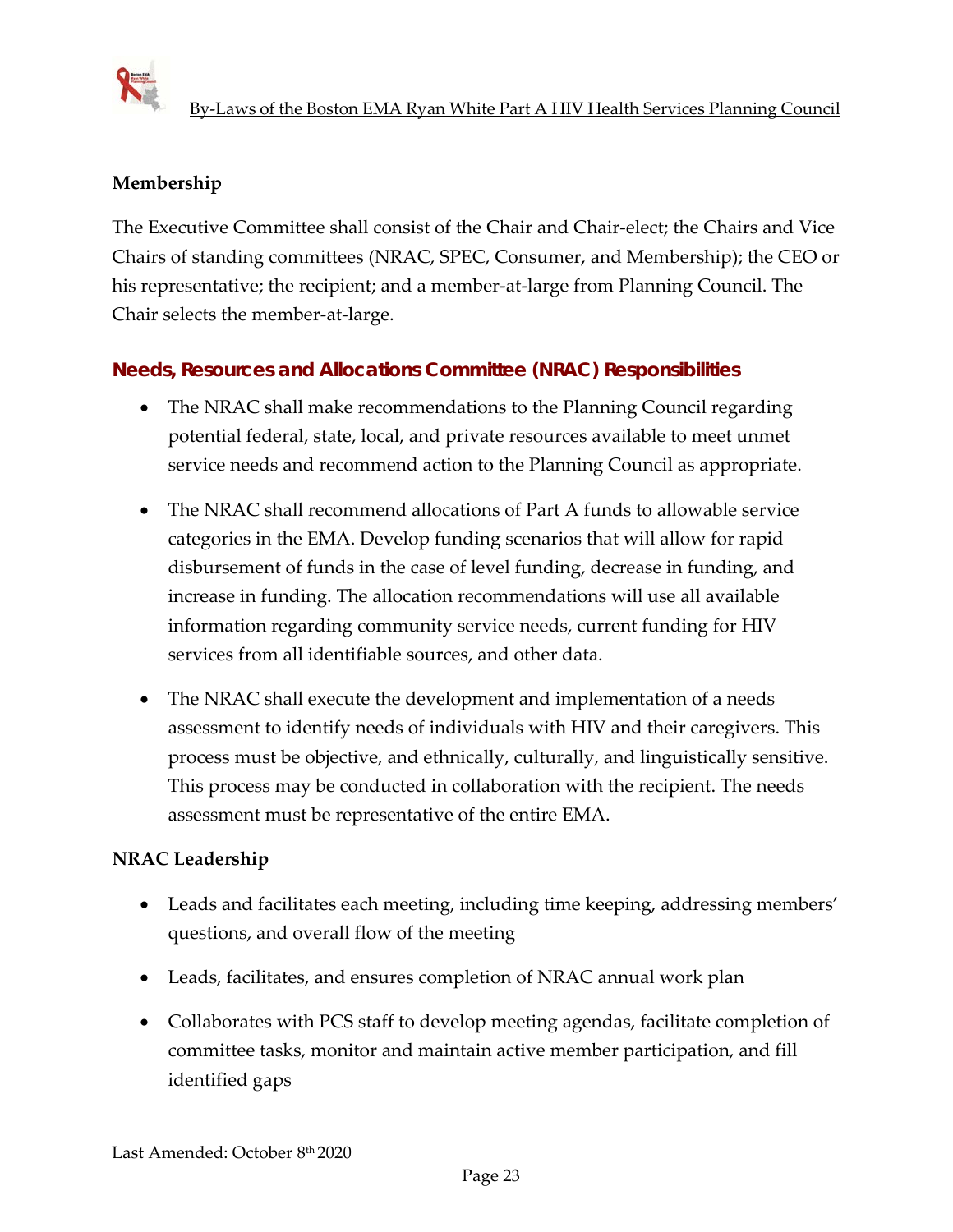• Attends and participates in monthly Executive Committee meetings; reports on NRAC committee's progress to Executive Committee and Planning Council; votes on agenda items at Executive Committee meetings.

#### **Services, Priorities and Evaluation Committee (SPEC) Responsibilities**

- The SPEC shall summarize and make recommendations to the Planning Council on HRSA approved Part A service categories and provide guidance on prioritizing Part A service categories.
- The SPEC shall assess the efficiency of the administrative mechanism in rapidly allocating funds within the EMA. The committee will conduct additional evaluation activities including evaluating effectiveness of HIV care strategies in the EMA and evaluate the effectiveness of planning activities.

#### **SPEC Leadership**

- Leads and facilitates each meeting, including time keeping, addressing members' questions, and overall flow of the meeting
- Leads, facilitates, and ensures completion of SPEC annual work plan
- Collaborates with PCS staff to develop meeting agendas, facilitate completion of committee tasks, monitor and maintain active member participation, and fill identified gaps
- Attends and participates in monthly Executive Committee meetings; reports on SPEC committee's progress to Executive Committee and Planning Council; votes on agenda items at Executive Committee meetings

#### **Membership and Nominations Committee (MNC) Responsibilities**

The MNNC will manage all tasks related to the outreach, recruitment, and nomination, as well as ongoing member training, satisfaction and retention in the Planning Council. The MNC shall accomplish these goals by:

• Executing the open-nominations proceedings annually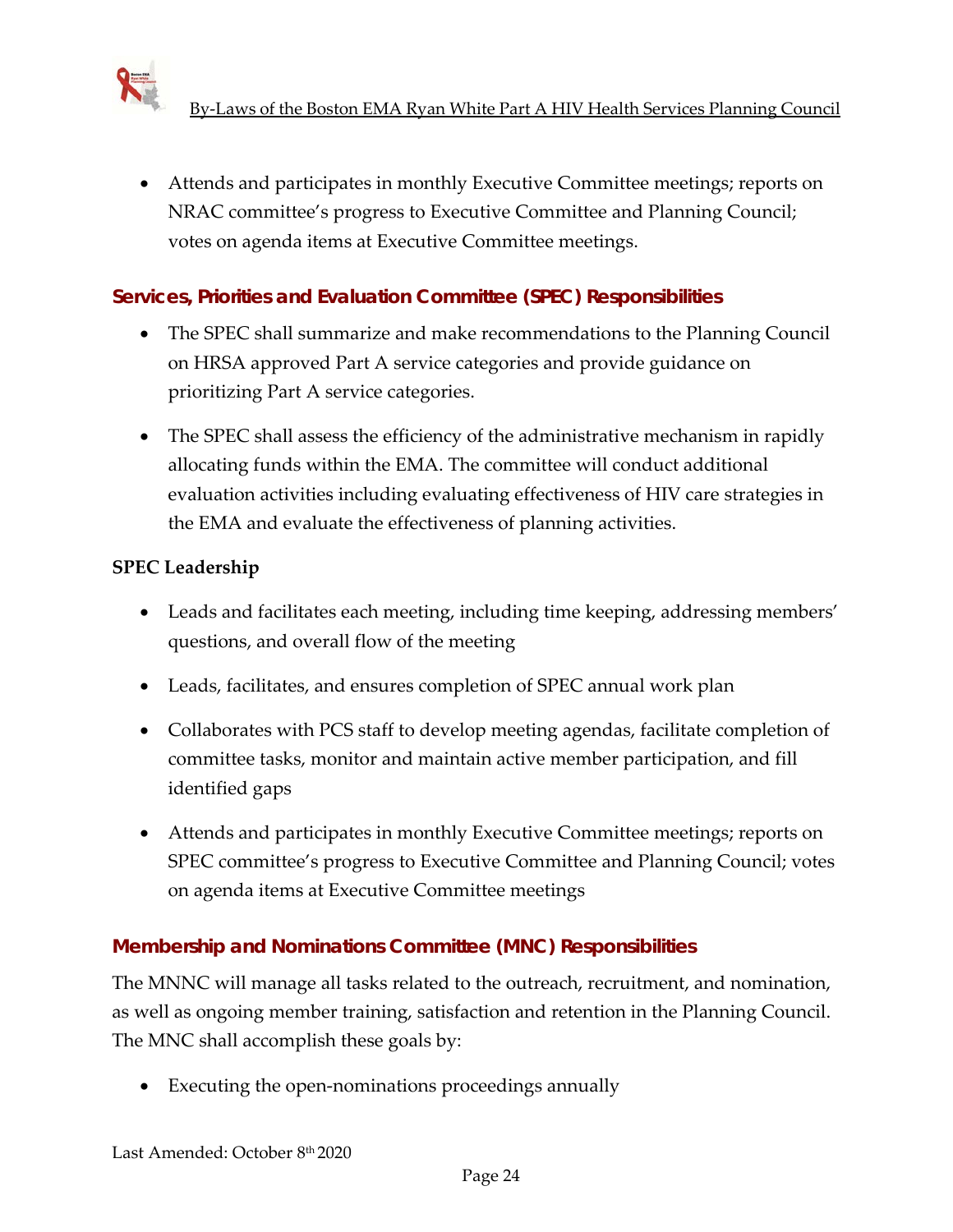

- Participating in member recruitment efforts, including presence at community events where new members are likely to be recruited
- Collaborating with Consumer Committee in outreach and member recruitment efforts
- Collaborating with Consumer Committee in member orientation, training and development
- Overseeing all conflict-of-interest policies and managing grievance proceedings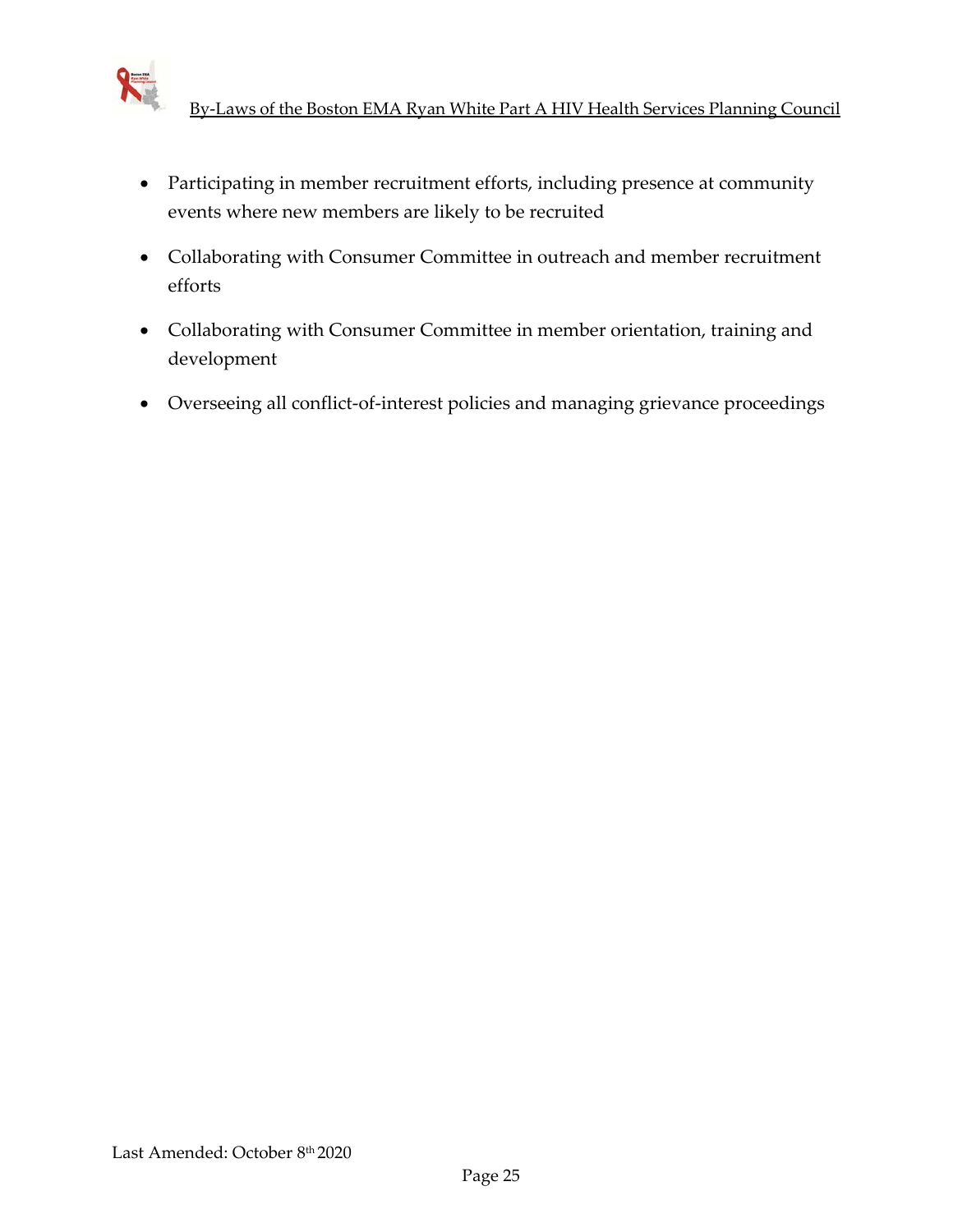

## **Membership**

The MNC shall consist of a minimum of eight (8) people and a maximum of fifteen (15) people. The recipient and the CEO shall not serve on the committee. Fifty percent plus one  $(50\% + 1)$  of the members shall be individuals who self-identify as people living with HIV.

- The CEO and recipient may be consulted for advice at the request of the committee, but neither the CEO nor the recipient are entitled to a vote and shall not serve as members of the Membership and Nominations Committee.
- Any members with a conflict of interest in the membership of an applicant must disclose the conflict and abstain from the vote for the person in question.

#### **Leadership**

- Creates an annual calendar for the committee. Chooses community events where members will conduct outreach and recruitment
- Leads, facilitates, and ensures completion of annual goals
- Collaborates with PCS staff to develop recruitment materials, update and disseminate new member, applications, meeting agendas, facilitate completion of committee tasks, monitor and maintain active member participation, and fill identified gaps
- Collects feedback and satisfaction surveys from current members; collaborate with PCS to use this information to improve Planning Council operations
- Attends and participates in monthly Executive Committee meetings; reports on committee's progress to Executive Committee and Planning Council; votes on agenda items at Executive Committee meetings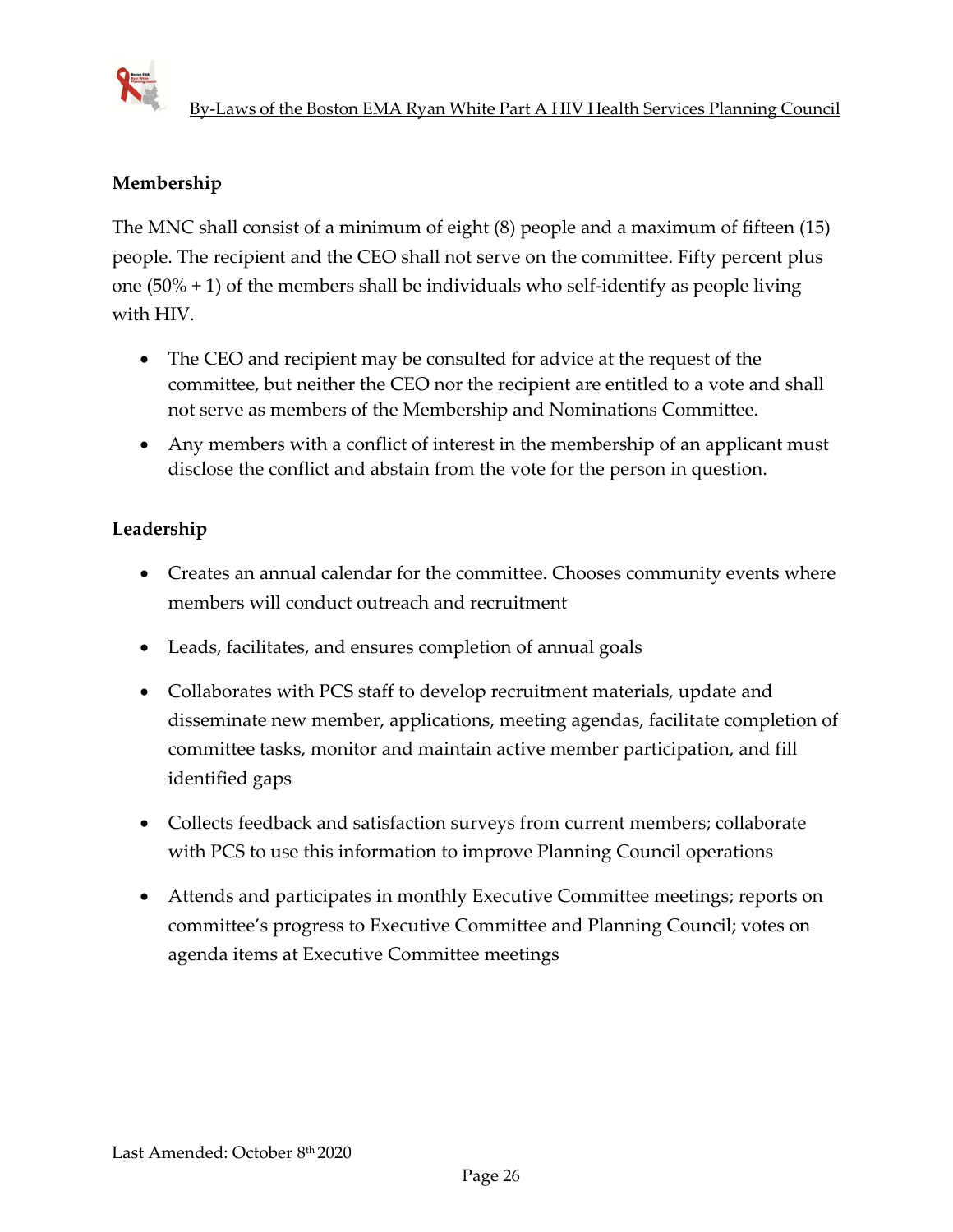

### **Consumer Committee Responsibilities**

The mission of the Consumer Committee is to ensure that people living with HIV are empowered, supported, and encouraged to work on the full range of activities that the Planning Council undertakes in the execution of its mandate. The CONC acts as a place for Planning Council members to receive more education on Planning Council topics and topics relevant to their experience as consumers. This committee also provides people living with HIV a place to share their personal and community experience by:

- Fostering and developing consumer leadership
- Ensuring that at least one Consumer Committee member is on each Planning Council committee, including the Executive Committee
- Collaborating with Planning Council Support to develop a work plan that may consist of educational presentations, the development of anti-stigma materials, and other activities that the committee see fit
- Ensuring that diverse consumer input and participation are included in all Planning Council and committee activities

#### **Membership**

The Consumer Committee is comprised of volunteers. Members of Planning Council will not be assigned to the Consumer Committee but are welcome to attend the meeting. The committee is also open to the community. The Chair and Vice Chair of the Consumer Committee shall be elected annually at the first official meeting.

#### **Leadership**

- Leads and facilitates each meeting, including time keeping, addressing members' questions, and overall flow of the meeting
- Leads, facilitates, and ensures completion of annual work plan
- Collaborates with PCS staff to develop meeting agendas, facilitate completion of committee tasks, monitor and maintain active member participation, and fill identified gaps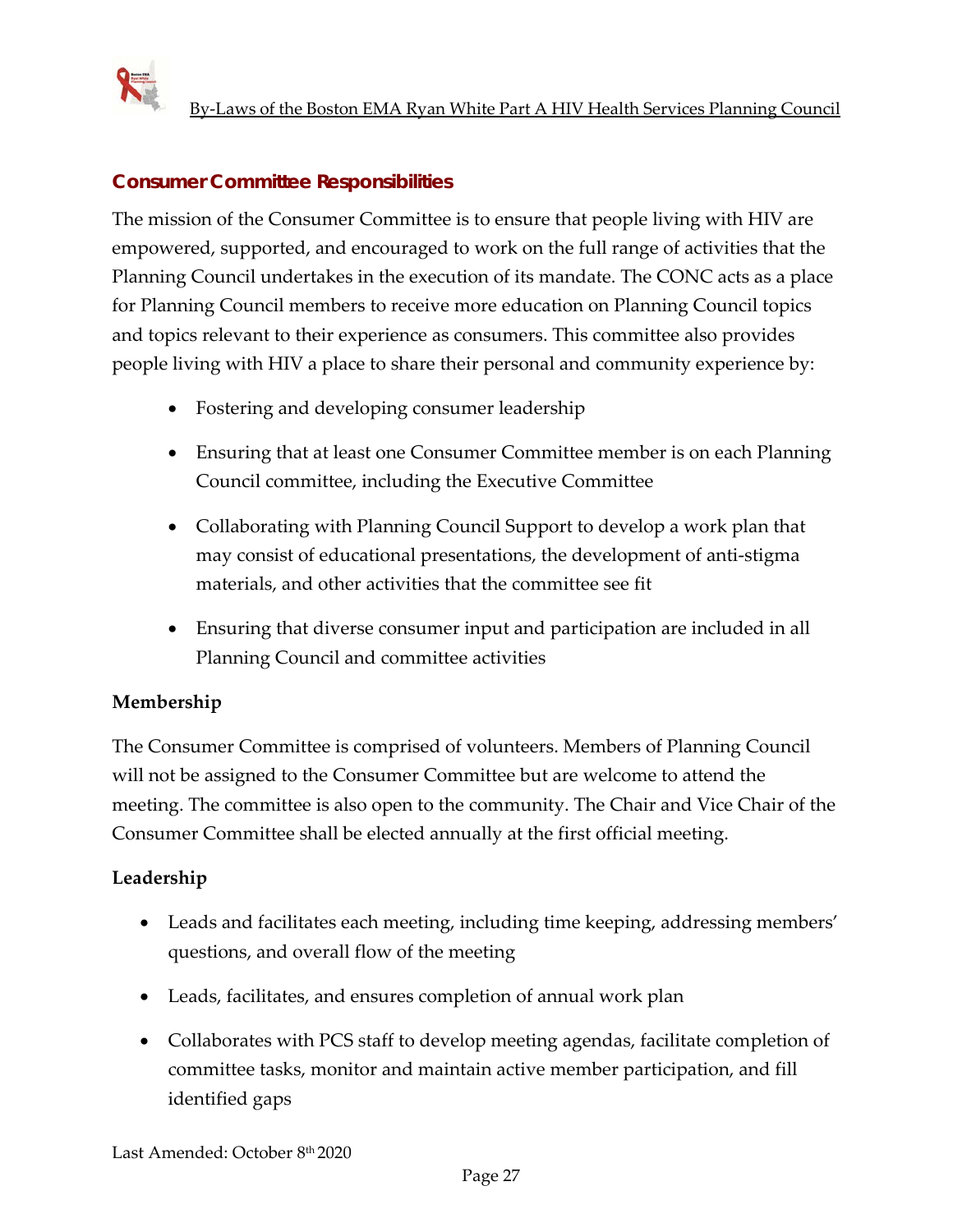

• Attends and participates in monthly Executive Committee meetings; reports on committee's progress to Executive Committee and Planning Council; votes on agenda items at Executive Committee meetings

## **Section 7.2 Other Committees**

Additional committees and workgroups shall be created as is deemed necessary by the Chair to meet new duties and responsibilities of the Planning Council.

# **Article 8—Grievances**

The Planning Council Grievance Procedure document sets out the procedure by which a community member may grieve Planning Council decisions or processes. This document is on file with Planning Council Support Staff and is included in Planning Council member orientation materials.

# **Article 9—Records**

In accordance with open meeting laws, minutes shall be maintained of all proceedings of the Planning Council, its committees, its working groups, and such other records as may be required for the proper conduct of its business and affairs. These minutes and related information shall be available for public inspection by appointment, and upon request to the Planning Council Support Staff office. Summaries of the records shall be posted publicly to the Planning Council website.

# **Article 10—Amendments**

The Planning Council shall have the authority and power to alter, amend, or repeal the by-laws at any meeting at which a quorum is present, provided that written notice of the proposed change is sent to all members at least ten (10) business days prior to such meeting. A two-thirds vote of the full Planning Council membership is required to amend the by-laws.